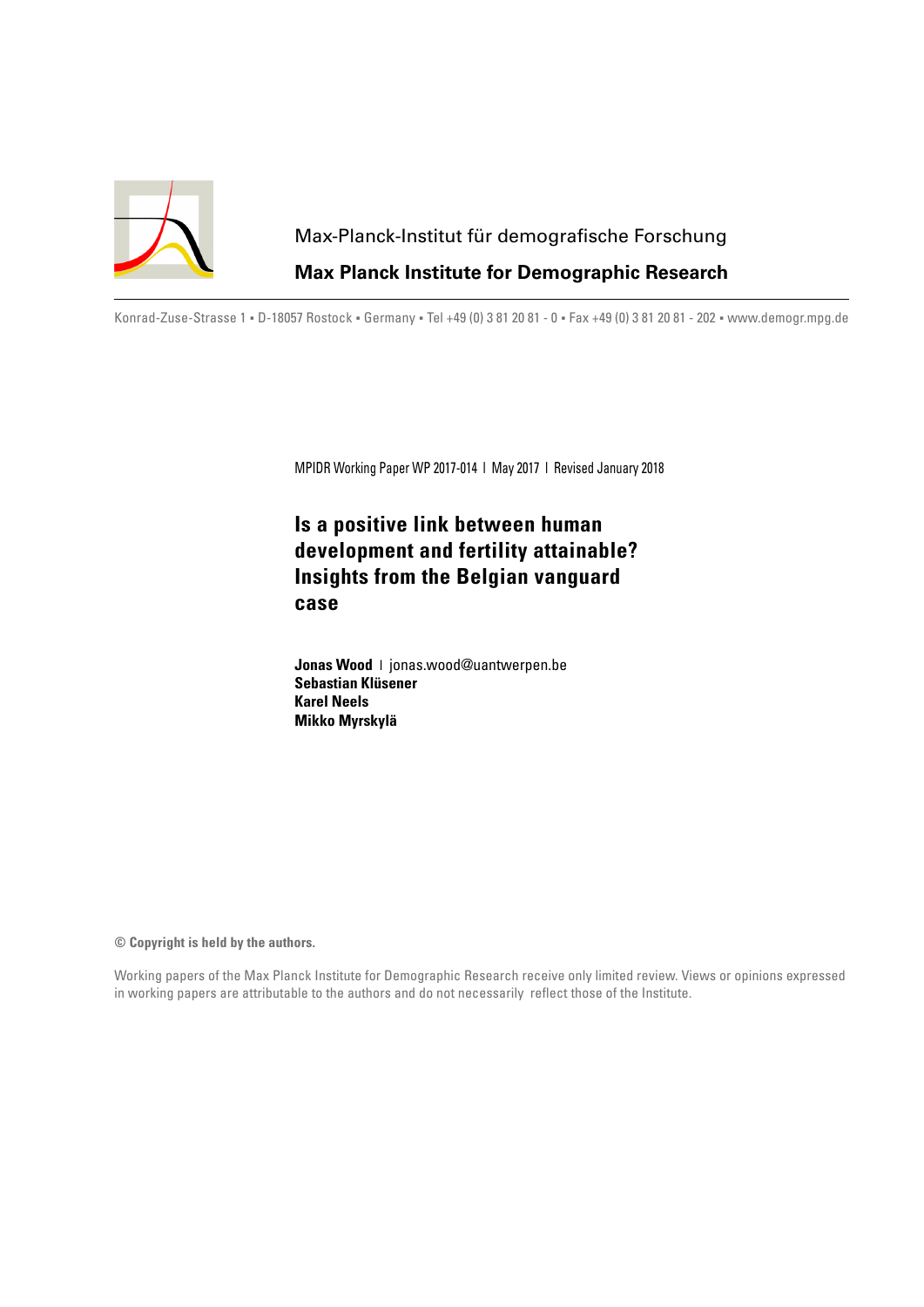# Is a positive link between human development and fertility attainable?

# Insights from the Belgian vanguard case

*Jonas Wooda1, Sebastian Klüsener<sup>b</sup> , Karel Neels<sup>a</sup> , Mikko Myrskylä<sup>b</sup>* <sup>a</sup> Centre for Longitudinal and Life-course Studies, University of Antwerp, Belgium **b Max Planck Institute for Demographic Research, Rostock, Germany** 

# **Abstract**

It is expected that by the end of the twenty-first century the vast majority of the human population will live in densely populated and highly developed environments that are frequently characterized by low fertility. However, Belgium constitutes one of the few recently emerged cases, where a densely populated and highly developed country not only escapes low fertility, but also exhibits a positive association between education and childbearing. It has been argued, that these patterns are related to extensive policies supporting the reconciliation of family and career goals, and that especially highly educated people benefit from these policies. We look into these hypotheses by studying a unique micro-dataset covering all residents between 2002 and 2005. The main focus is on the relevance of between-municipality variation in economic conditions and social services for understanding variation in second birth hazards by educational attainment. We show that second birth hazards of highly educated women are by far most sensitive to variation in local conditions, compared to other educational groups. Controlling for ethnic composition effects and internal migration, we reveal that a considerable part of the municipality-level variation in the educational gradient in second births can be related to a positive link between fertility and childcare provisions as well as wealth for the highly educated. Low educated mothers, on the contrary, are less likely to have a second child in more prosperous municipalities. Our findings suggest that institutional support for families might indeed be very relevant, but also incurs the risk of increased social polarization.

**Keywords**: Education – Fertility – Development – Childcare – Register Data

<sup>&</sup>lt;sup>1</sup> Corresponding author. E-mail address: **Jonas.wood@uantwerpen.be**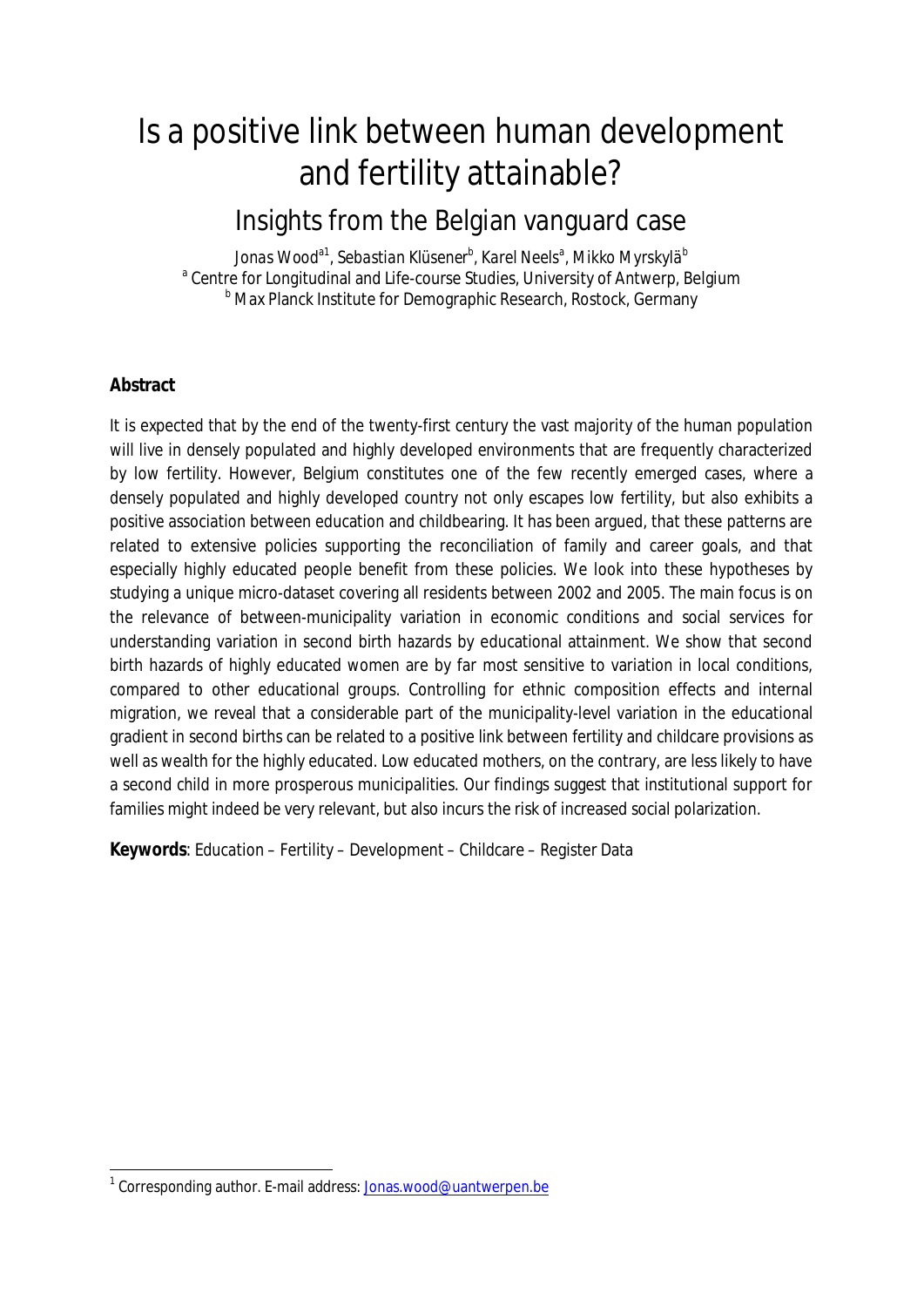#### **Introduction**

According to many important fertility theories of the twentieth century, increases in human development in modern societies are likely to lead to decreases in fertility. This aspect has been central to the demographic transition theory (Kirk, 1996), as well as to the second demographic transition framework (Lesthaeghe, 2011). And indeed until the last decades of the twentieth century, most of the available empirical evidence has provided support in this direction (Skirbekk, 2008). This has motivated the proposition of future global population scenarios in which human population might decline drastically if low fertility in highly developed urbanized settings prevailed (Basten, Lutz, & Scherbov, 2013). However, since the 1980s we are witnessing mounting evidence for substantial shifts in the macro- and micro-level relationships between human development and fertility in some highly developed parts of the world. At the macro level, the cross-country correlation between female labor force participation and fertility has turned positive since the mid-1980s (Ahn & Mira, 2002). Similarly, the negative relation between human development and fertility seems to become positive for countries with advanced levels of human development (Myrskylä, Kohler, & Billari, 2009). Tendencies in this direction are not only observed between countries, but also across subnational regions of a growing number of highly developed countries (Fox, Klüsener, & Myrskylä, 2015). At the micro level, recent research provides mounting evidence that the long-standing negative relation between women's socio-economic position and childbearing is subject to shifts as well (Kravdal, 1992; Kravdal & Rindfuss, 2008; Neels & De Wachter, 2010; Sobotka, Beaujouan, & Brzozowska, 2017; Wood & Neels, 2016; Wood, Neels, & Kil, 2014)<sup>2</sup>. Parallel to the emergence of this new evidence, new theoretical frameworks have been presented which argue that increases in fertility among women with high socio-economic positions are linked to improvements in gender equality (e.g. Esping-Andersen & Billari, 2015; Goldscheider, Bernhardt, & Lappegard, 2015) or enhanced possibilities to outsource household and childrearing tasks (Brewster & Rindfuss, 2000; Raz-Yurovich, 2014, 2016; Rindfuss, Guilkey, Morgan, Kravdal, & Guzzo, 2007).

In order to further enhance our understanding of these trends, this paper focusses on Belgium, which seems to constitute a vanguard country when it comes to shifts in the relationship between human development and fertility. Belgium is one of the most densely populated countries in Europe, and reports high levels of human development. Given these conditions, it is remarkable that Belgium is escaping from low fertility levels (Lesthaeghe & Permanyer, 2014) with cohorts born in the 1960s reporting cohort fertility rates of 1.80-1.86 children per women and a completed fertility level of 1.79 for the 1970 cohort. It also seems to be a forerunner related to shifts in the association between educational attainment of women and fertility outcomes (Neels & De Wachter, 2010; Sobotka et al., 2017; Wood et al., 2014). In contrast to many other developed countries, Belgium exhibits a clear reversal in the educational gradient in fertility (Sobotka et al., 2017). Whereas cohorts born in the 1930s and most of the 1940s displayed negative educational gradients in completed childbearing, women who have reached the end of their reproductive ages in the 2000s show little educational variation in overall fertility outcomes (Klüsener, Neels, & Kreyenfeld, 2013) and remarkably high fertility levels among women with tertiary education (CFR of 1.8-1.9 depending on the cohort considered) (Neels & De Wachter, 2010). Comparing completed fertility levels for cohorts since the 1930s for thirteen developed countries, Sobotka and colleagues (2017) indicate that Belgium is the only country with increasing cohort fertility levels for highly educated groups relative to other educational groups. This trend stems predominantly from a strong positive educational gradient in

 $2$  This in contrast to the situation among men, where at least new findings for Scandinavian countries suggest that the relationship between fertility and income has been positive and stable over the cohorts born since the 1930s (Andersson et al. 2016).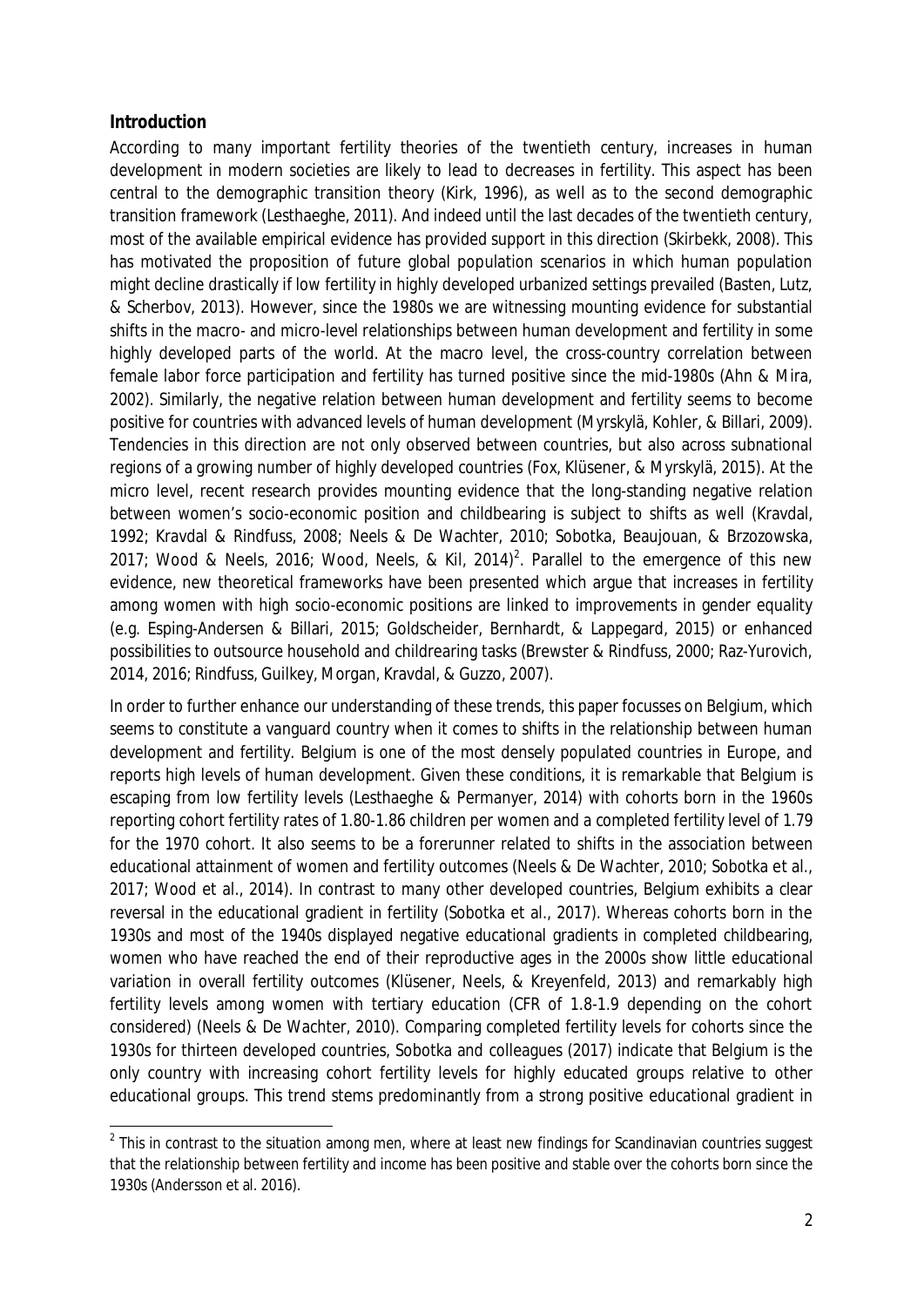second births, which is accompanied by a weak positive educational gradient in childlessness and a weak U-shaped educational pattern in the progression to third births (Wood et al., 2014).

It has been argued, that these patterns might be related to Belgium's extensive policies supporting the reconciliation of family and career goals, and that especially highly educated people are benefiting from these policies (Klüsener et al., 2013; Van Lancker, 2017). Belgium has over the last decades continuously been one of the top-ranked countries worldwide in formal childcare provision (Gornick, Meyers, & Ross, 1997; Klüsener et al., 2013), and was one of the first countries to be included in a short list of nations that meet the Barcelona target of 33 per cent childcare enrolment for children aged 0-3 (Population Council, 2006). In addition, Belgium is also a forerunner country with respect to the subsidized outsourcing of household work, with a system of service vouchers that subsidizes 70 per cent of the cost of outsourcing housework (Marx & Vandelannoote, 2014; Raz-Yurovich, 2014). We believe that the vanguard status of Belgium makes it an interesting laboratory to explore how a positive relationship between fertility and human development can be obtained both at the individual and aggregate level.

The main aim of our study is to improve our understanding of the Belgian vanguard case by taking a close look at the compositional and regional dimensions of variation in the educational gradient in fertility. In this regional approach, we benefit from the fact that Belgium exhibits strong subnational variation in population composition, wealth, and social services. Previous research has mostly focused on changing educational gradients over time within a single country (Kravdal, 1992; Kravdal & Rindfuss, 2008) or cross-national comparisons (Klesment, Puur, Rahnu, & Sakkeus, 2014; Wood et al., 2014), whereas regional differences in the educational gradient in fertility have hitherto received less attention. Available literature shows that the study of regional contextual effects on fertility behavior is mostly hampered by the lack of appropriate data (Neyer & Andersson, 2008; Rindfuss et al., 2007). Our study uses a unique dataset of all women legally residing in Belgium between 2002- 2005 combined with municipality-level data on income and formal childcare coverage. In our analysis we will focus on second births as fertility variation among highly developed countries is mainly shaped by variation in the transition to second births (Frejka, 2008; Frejka & Sobotka, 2008) and Belgium exhibits a pronounced positive educational gradient in second births (Wood et al., 2014).

Understanding the underlying mechanisms that have fostered the observed shifts in fertility outcomes in Belgium is likely to provide important insights for the large number of highly developed societies which are still confronted with a substantial gap between the number of intended and realized children particularly among the higher educated (Testa, 2012). As Belgium's family and labor market policies constitute a mixture of liberal and corporatist elements, it might have appeal as a role model for countries from a large variety of welfare state regimes (liberal, corporatist, conservative).

# **Background and Theoretical Considerations**

The association between female education and second births has been studied extensively in a large number of developed countries, and a considerable degree of variation between countries is found. Most research documents lower second birth intensities for highly educated women in Germanspeaking countries (Klesment et al., 2014) and many Central and Eastern European countries (Klesment et al., 2014; Muresan & Hoem, 2010; Perelli-Harris, 2008; Wood et al., 2014). This contrasts with the non-negative or even positive associations in Nordic European countries (Norway: Kravdal and Rindfuss (2008); Sweden: Hoem and Hoem (1989), Olah (2003); Finland: Vikat (2004)),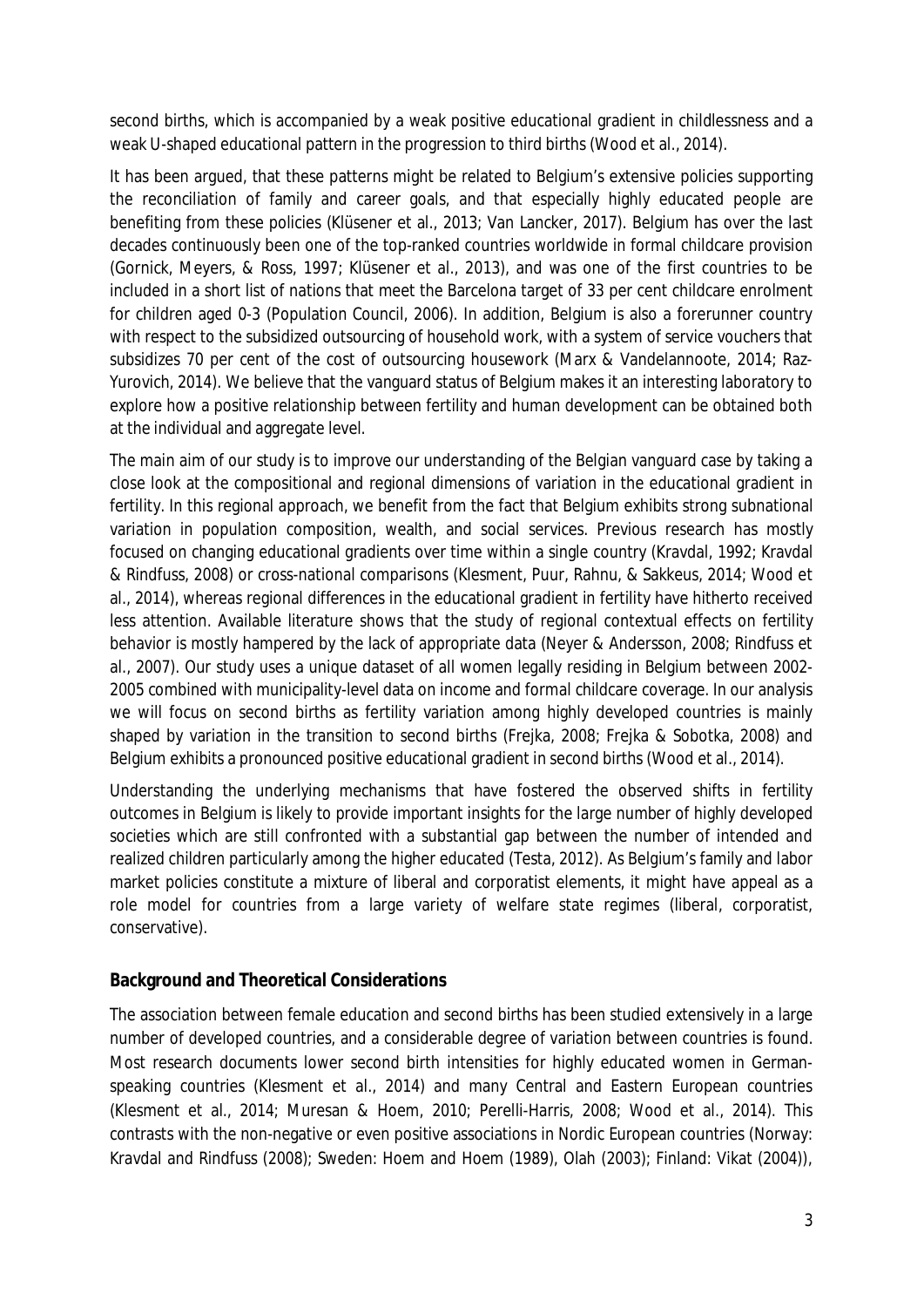some Western European countries (Belgium: Neels (2006); France: Köppen (2006); United Kingdom: Kulu and Washbrook (2014)), and Australia (Evans and Gray (2016), Wood et al. (2014)).

In attempts to explain spatial and temporal variation in the educational gradient in second births, researchers have considered varying economic, socio-cultural and policy contexts across the developed world (Ahn & Mira, 2002; Brewster & Rindfuss, 2000; Matysiak & Vignoli, 2008). These strands of literature tend to focus on contextual factors that facilitate the combination of work and family life and thus stimulate childbearing among highly educated women. In addition to literature putting forward changing gender roles as one of the main drivers of these changes (Esping-Andersen & Billari, 2015; Goldscheider et al., 2015; McDonald, 2000), the rise of reconciliation and outsourcing policies has also been suggested to be responsible (Brewster & Rindfuss, 2000; Raz-Yurovich, 2014). For the Belgian case this implies that the emergence of a positive educational gradient in second births might be related to the above-discussed forerunner status of Belgium in the implementation of extensive family and labor market policies supporting the reconciliation of family and career goals (Klüsener et al., 2013; Neels & De Wachter, 2010).

# Educational attainment and Fertility in Highly-Developed Countries

In many developed countries declining fertility levels since the 1960s coincided with educational expansions and increasing female labor force participation. As a result most scholars for decades supported the assumption that fertility and female educational attainment are negatively associated due to higher opportunity costs (Becker, 1981), post-materialist attitudes (Lesthaeghe & Van de Kaa, 1986) and/or pursuing a career as a way to reduce uncertainty (Friedman, Hechter, & Kanazawa, 1994). Later contributions highlighted the fact that education has a substantive negative effect on the timing of fertility which is likely to deflate period fertility levels (Neels & De Wachter, 2010; Ni Bhrolchain & Beaujouan, 2012). Recent evidence of positive educational gradients in higher-order births in highly-developed countries enticed scholars to consider contextual factors that enhance work-family compatibility and thus particularly stimulate childbearing among highly educated women (Liefbroer & Corijn, 1999; Wood et al., 2014). In addition, contemporary contributions also increasingly take into account continued income inequality which may negatively affect fertility among low and medium educated women (Adsera, 2015; OECD, 2016). In line with these recent developments, we revisit three broad mechanisms through which educational attainment is believed to affect fertility.

First, higher educated groups typically have more resources to handle the direct costs connected to childrearing (Becker, 1981). In the labor market, high educational qualifications yield higher earning potential. In addition, highly educated women are more likely to have a partner or relatives with more resources. High levels of resources may increase the demand for children. However, available literature suggests that highly educated parents have higher aspirations for their children, which increase the cost of childrearing (Becker & Lewis, 1973). Classic economic approaches of education and fertility rely on this quantity-quality substitution to explain the absence of positive relations between income and fertility. However, the continued and in part rising income inequality in many developed countries and resulting concentration of poverty risks in lower status households may hamper the transition to higher order births particularly among low educated groups, which are increasingly selective groups in this respect (Adsera, 2011, 2015; Corluy, 2014; Goos, Manning, & Salomons, 2009; OECD, 2015). Available literature for Western countries indicates persistent or even rising levels of inequality (Cantillon & Buysse, 2016; Milanovic, 2016), a concentration of individual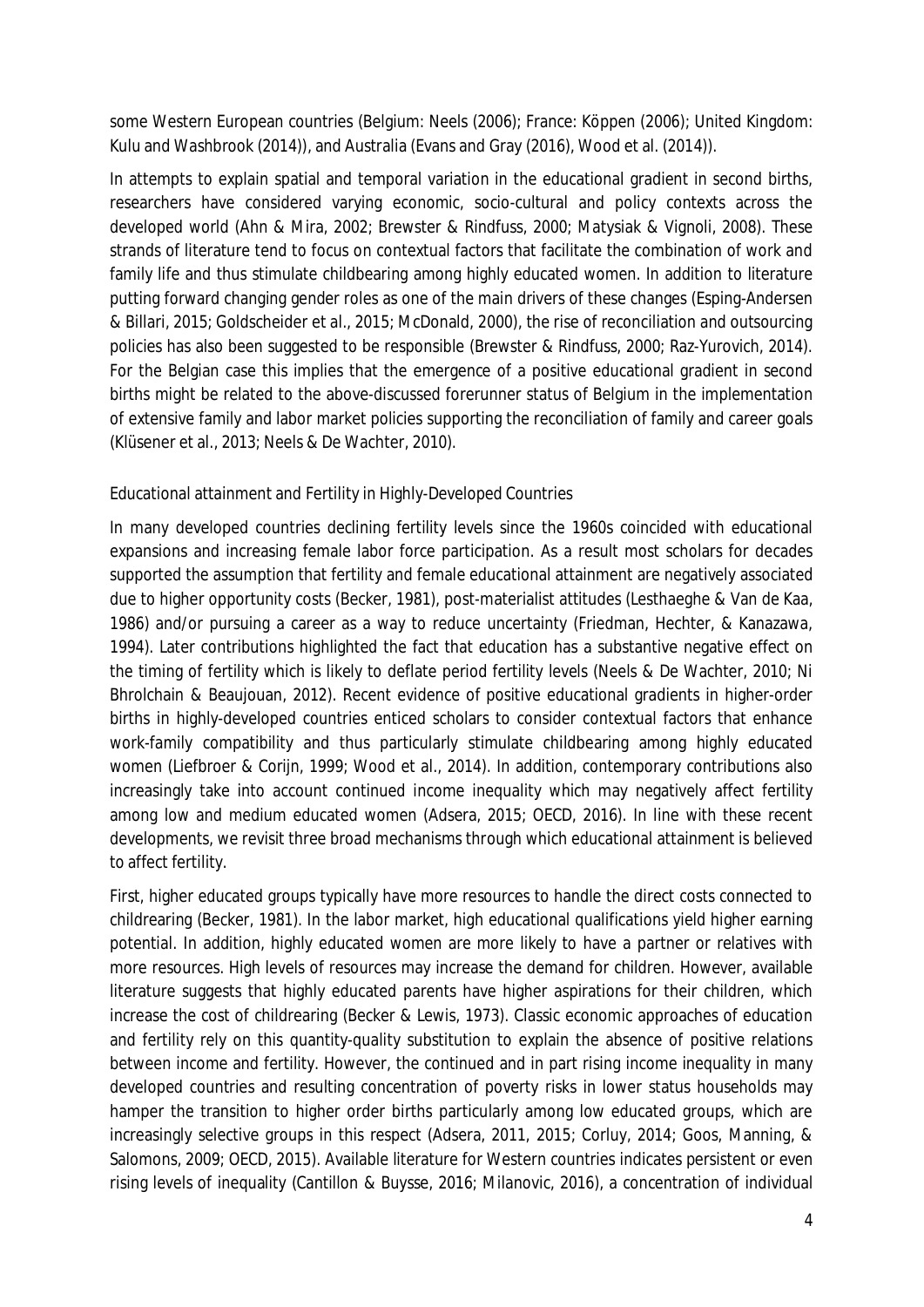unemployment and poverty risks in low status households (Cantillon & Buysse, 2016; Corluy, 2014), but also that this inequality is further exacerbated by the gap between home owners and tenants (Kurz & Blossfeld, 2004; StatBel, 2014) and that social policy struggles to remediate these inequalities (Cantillon & Buysse, 2016; Iversen & Soskice, 2015).

Second, highly educated women have more *opportunities* in the labor market. As a result early economic approaches of the relation between education and fertility asserted that highly educated women have less children due to the higher cost of time spent on non-market activities (Becker, 1981). In addition, more job opportunities for highly educated women may yield a stronger emphasis on a career as a means of uncertainty reduction and self-realization (Friedman et al., 1994). However, later contributions – taking into account wages and job conditions over the life course – indicate that among highly educated groups, particularly at young ages considerable time investments are needed in order to enter a favorable career track with increasing returns over time (Liefbroer & Corijn, 1999). Hence, the negative impact of education on fertility through opportunity costs may be limited to the timing of the onset of childbearing. Furthermore, many developed welfare states have developed a wide range of family policies comprising parental leave schemes and extensive formal childcare, and labor market policies such as flexible working schemes and subsidized domestic services employment, which yield an easier combination of work and family. These policies, often by design, are better tailored to highly educated career paths (Kil, Wood, & Neels, 2017; Marx & Vandelannoote, 2014; Van Lancker & Ghysels, 2012). Technological advancements such as the Internet also increasingly allow companies to at least partly free their employees from the obligation to be present at a work place. Due to the enhanced teleworking opportunities, the private household regains importance for income-related activities, which potentially provides dual-earner couples more opportunities to combine family and career (see also Fox et al., 2015). Highly educated workers have generally been found to have easier access to and more control over flexible working hours (Golden, 2001). In addition, as parental leave entitlements are connected to previous labor force participation in many developed countries, highly educated mothers benefit to a larger extent (Bartova, 2015; Desmet, Glorieux, & Vandeweyer, 2007). Similarly, highly educated groups are represented disproportionately among the beneficiaries of (subsidized) childcare programs (Van Lancker, 2017; Van Lancker & Ghysels, 2012). Explanations for the latter include stronger labor force attachment and higher resources to manage the costs of formal childcare among highly educated women (Gabrielli & Dalla-Zuanna, 2011; Hank & Kreyenfeld, 2003), but also a stronger preference for and supply of informal childcare instead of formal arrangements among lower educated groups (Johansen, Leibowitz, & Waite, 1994; Mamolo, Coppola, & Di Cesare, 2011). In addition, existing research demonstrates that it is particularly the higher educated dual earner households that benefit from the availability of subsidized service vouchers to gain leisure time (Marx & Vandelannoote, 2014). In contrast, low educated groups experience fewer labor market opportunities, lower returns to career investments, and have also been found to benefit to a lesser extent from work-family reconciliation policies as these policies mostly benefit those who are already established in the labor force (Bartova, 2015; Desmet et al., 2007; Kil et al., 2017; Liefbroer & Corijn, 1999; Van Lancker & Ghysels, 2012). In that sense, the emergence of a positive association between fertility and development might at least in part stem from an increasing polarization within society (Adsera, 2015).

Third, enrolment in higher education potentially reflects a higher interest in individual self-realization and post-materialist values. Although this mechanism has been put forward to explain lower fertility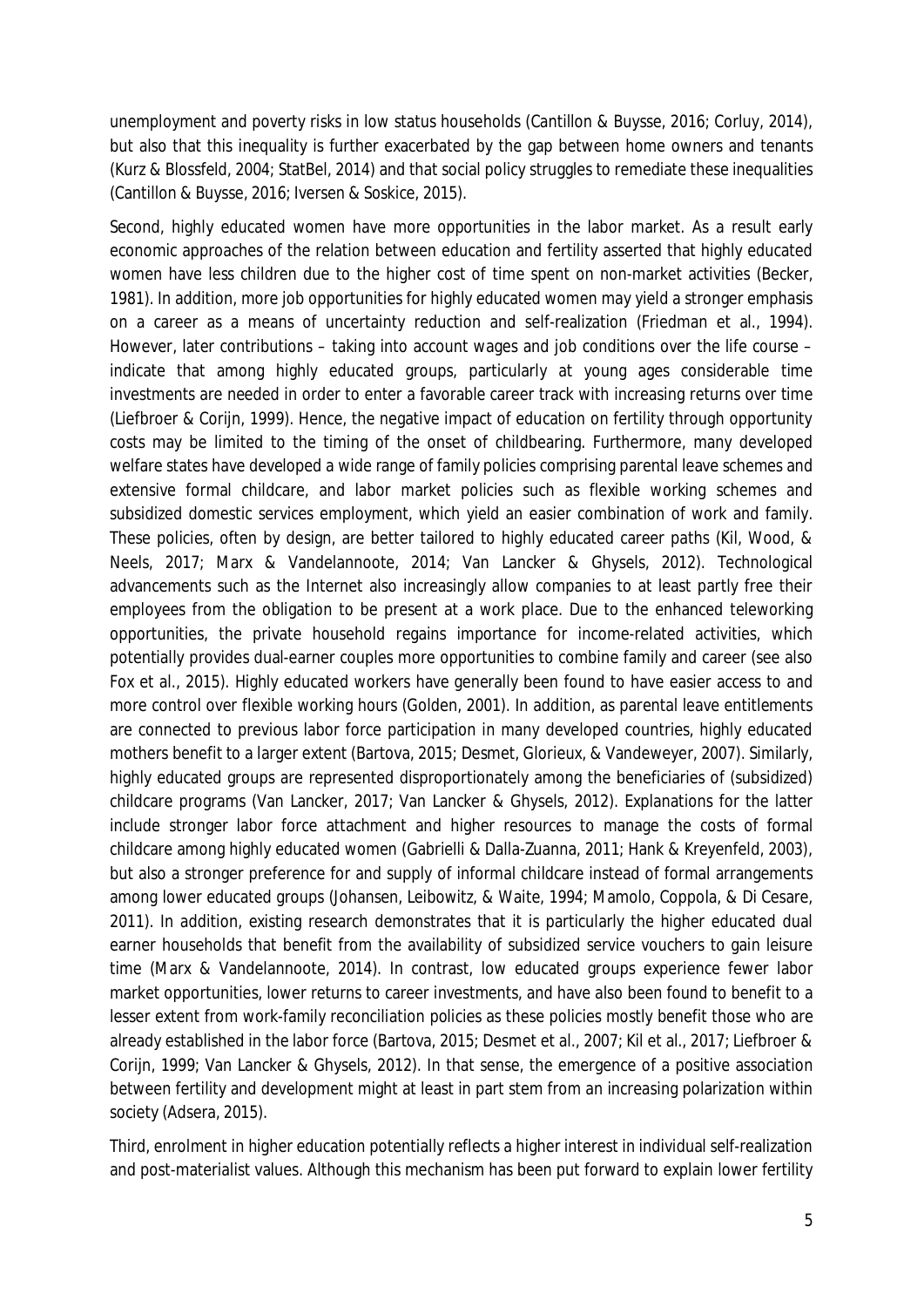for highly educated women (Lesthaeghe & Surkyn, 1988; Lesthaeghe & Van de Kaa, 1986), postmaterialist attitudes do not seem to be negatively correlated to ideal family sizes and available research finds no consistent evidence of lower fertility intentions for highly educated groups (Beaujouan, Sobotka, & Brzozowska, 2013; De Wachter & Neels, 2011; Ruokolainen & Notkola, 2002). This suggests that the idea that the choice for high education and possibly also a professional career conflicts with family formation is progressively outdated. Today, it still seems reasonable to assume that the choice to attend high education reflects an interest in higher-order needs such as self-realization. However the increased work-family combination allows highly educated women to pursue a professional career as well as conform to the two-child norm. It is likely that, in tandem with the rising share of women with tertiary degrees, highly educated women have become a less select group in terms of attitudes and willingness to sacrifice family formation for career goals, particularly in contexts that have succeeded in reducing the opportunity costs to childbearing and rearing.

#### Regional Variation

The idea that the impact of female education on fertility varies depending on the context considered is widely supported by scholars in demography (Kravdal, 1996; Liefbroer & Corijn, 1999; Rindfuss, Guilkey, Morgan, & Kravdal, 2010). The comparison between educational gradients in second births across developed countries suggests that non-negative or even positive differentials occur in some highly-developed contexts with extensive work-family policies (Klesment et al., 2014; Wood et al., 2014), and a handful of cross-country assessments of the effects of such policies indeed indicate stronger positive effects among highly educated groups (Puur, Klesment, Rahnu, & Sakkeus, 2016; Wood, Neels, & Vergauwen, 2016). However, influential literature reviews have drawn attention to the limited contribution of such cross-country associations (Gauthier, 2007; Neyer & Andersson, 2008), which may be driven by a limited number of vanguard countries with high work-family compatibility in Northern and Western Europe (Klüsener, 2016). Next to extensive work-family policies or access to market-based childcare, these forerunner countries are likely to differ from other highly developed parts of the world in many other socio-economic, political and cultural respects (Thevenon, 2008). In addition, variability in educational systems and distributions of educational attainment between countries suggest that the meaning of a particular level of education varies considerably across developed countries. This motivated us to perform a regional analysis of one vanguard country to explore whether such patterns can also be found within a country in which inhabitants are subject to the same national policies and educational attainment is captured similarly across the whole study area.

# *Local Opportunity Structures and Cultural Milieus*

Local opportunity structures have been put forward as an explanation for regional fertility patterns (Basten, Huinink, & Klüsener, 2011; Hank, 2001, 2002; Kulu, 2010; Kulu & Washbrook, 2014). Opportunity structures include both the indirect costs of childrearing through opportunity costs which depend on the amount of competing activities to childrearing (e.g. a professional career, leisure activities) and the availability of childcare services, as well as the direct costs of children such as the cost of commodities and services (Hank & Kreyenfeld, 2003; Kulu & Washbrook, 2014). With respect to the former, in areas with a high availability of childcare the opportunity costs of fertility will be lower, which in turn might especially support second births among highly educated. However,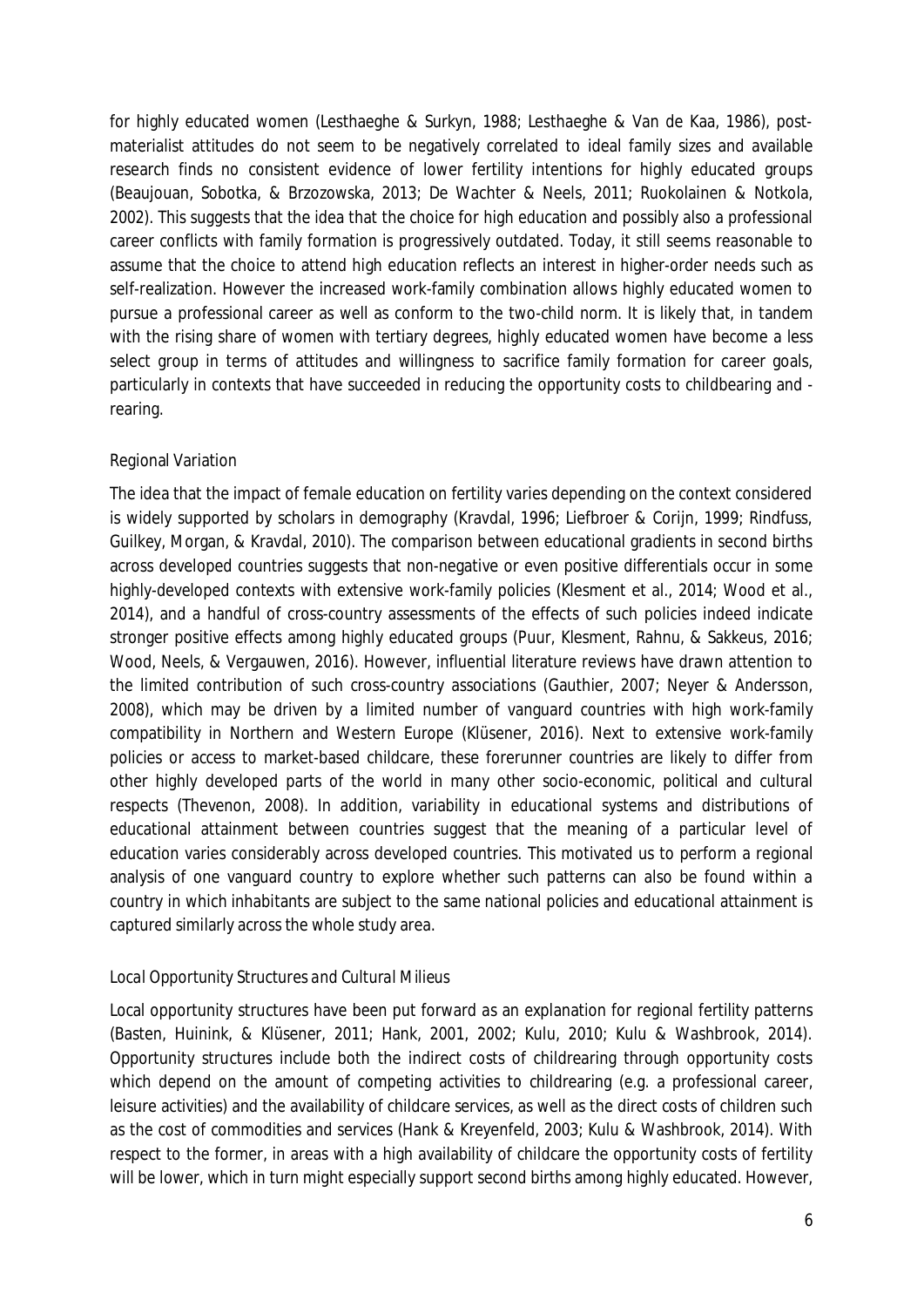the potential impact of childcare provision need not be limited to the enhancement of work-family combination in a strictly economic sense. In addition, a context with extensive formal childcare may also enforce egalitarian gender role attitudes and the normative importance of developing a career in addition to family formation both for men and women (Fagnani, 2002; Sjöberg, 2004). This gradual acceptability of work-family combination is likely to depend on a diffusion process in which change to norms occurs through social interaction and previous work-family behavior acts as a role model (Baizan, 2009; Hank, 2002). The relationship between childcare accessibility and social acceptance in a locality is very likely to be self-enforcing as increasing demand for childcare can have a positive effect on the availability of childcare services. Although Belgium has a long-standing history in public childcare provision and in general exhibits favorable attitudes toward work-family combination and the use of formal childcare (Klüsener et al., 2013; Neels & Theunynck, 2012), there is considerable variability in formal childcare availability across the country and formal childcare supply frequently cannot keep up with the growing demand (Hedebouw & Peetermans, 2009; Vande Gaer, Gijselinckx, & Hedebouw, 2013). This variation in formal childcare is expected to induce variability in the economic and social compatibility between work and family, which in turn may shape the educational gradient in second births.

With respect to the direct costs of children, we identify income and resources at the municipal level as potentially important predictors for the local educational gradient in second births. Areas with high mean incomes and high housing prices yield high child-related costs connected to services and commodities, housing, and culturally entrenched norms and status symbols (e.g. expensive vacations and cars). It is likely that highly educated groups will more easily be able to afford such living conditions for themselves and their children. Highly educated groups have more wealthy networks and are more likely to be home owners, which yields considerable capital accumulation compared to home rental. As a result highly educated women may perceive the high living standard of wealthy municipalities as a precondition to childbearing. Low educated groups on the contrary are more likely to rent a dwelling and have less resources to cope with the higher costs in municipalities with high average income levels. Hence among low educated groups in wealthy municipalities, there may be a stronger tension between the high costs of living and conforming to costly social norms on the one hand, and childbearing on the other. Despite the fact that Belgium, generally, is an economically highly developed country, it exhibits substantial regional variability in economic prosperity which is expected to affect the educational gradient in second births.

With respect to local opportunity structures and cultural milieus, it is also important to point out that Belgium is divided into a Dutch- and French-speaking part (Flanders and Wallonia) and a small German-speaking area which differ in family formation norms and attitudes, but also in economic conditions and childcare coverage (Klüsener et al., 2013; StatBel, 2017). We therefore have to carefully evaluate whether and to what degree our findings are driven by distinct differences between these regions.

# *Composition Effects and Selective Migration*

Previous research identifies composition effects and selective migration as the two main confounders of regional effects on fertility (Hank, 2001, 2002; Kulu, 2010; Kulu & Washbrook, 2014). With respect to the former, differential compositions may cause fertility variations as various types of people live in different places. For instance, regional fertility disparities have been related to compositional differences with respect to education and marital status (Hank, 2001; Kulu, 2010). An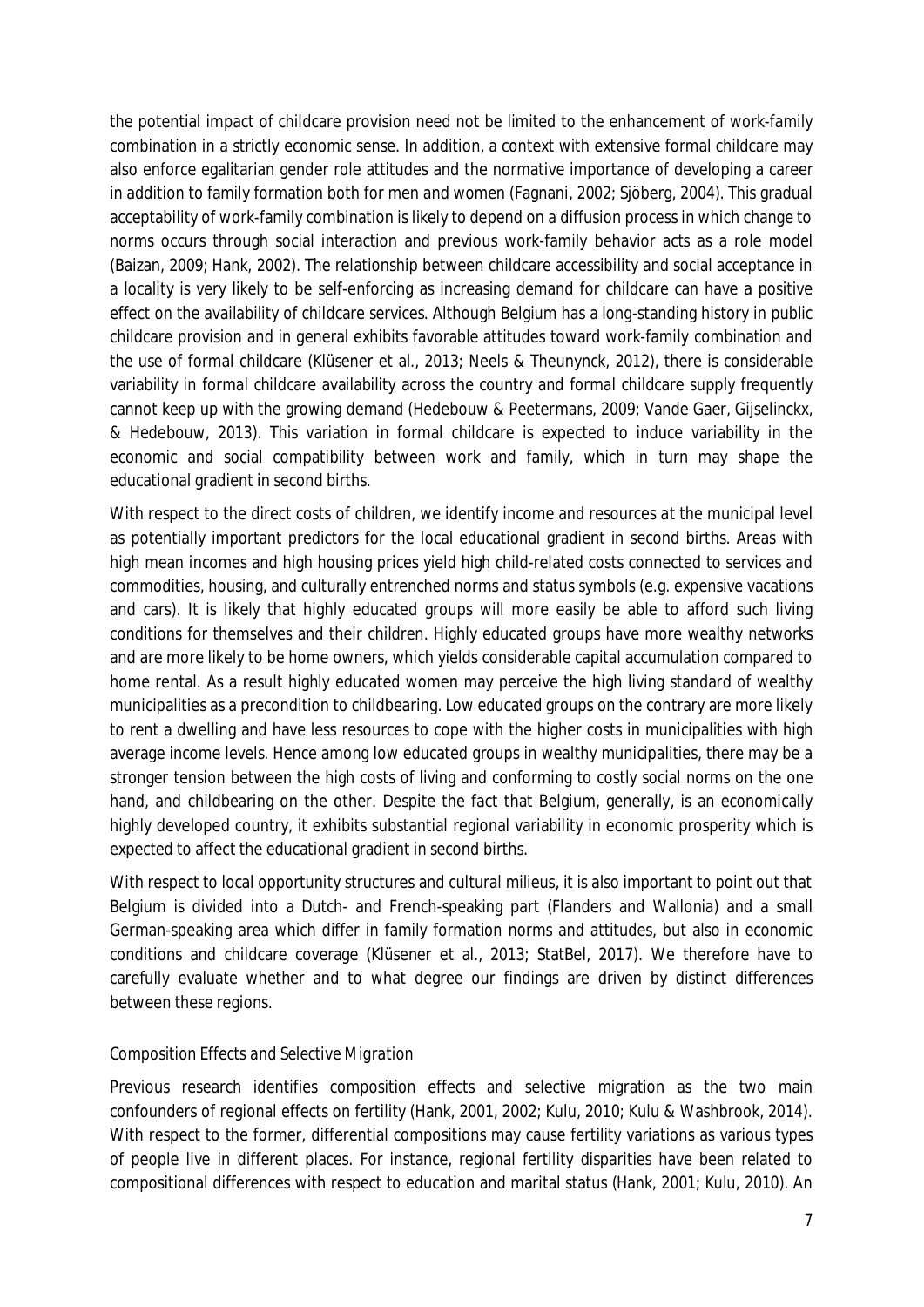important compositional factor in many developed countries is the presence of ethnic minorities. Migrant populations in Belgium, especially non-European groups, on average exhibit higher fertility levels than natives while they attain lower levels of educational attainment (Baert & Cockx, 2013; Baert, Heiland, & Korenman, 2016; Corluy, 2014; Van Landschoot, Van Bavel, & de Valk, 2014). This compositional effect may be partly responsible for stronger negative or attenuated positive educational gradients in second births in urban areas. Although second generation migrants typically attain higher levels of education than the previous generation and display lower fertility compared to their parents, a wide native-migrant gap persists (Baert et al., 2016; Neels & Stoop, 1998; Timmerman, Vanderwaeren, & Crul, 2003).

Selective migration has also been identified as a confounding factor in the identification of how regional contextual conditions are linked to fertility. In addition to direct effects of local characteristics on second births among the resident population, particular local characteristics may also attract women who intend to have a second birth, which in turn inflates the fertility level of the area (Hank, 2001; Kulu, 2010). Depending on the characteristics of the municipality, this may occur differentially across educational groups. With respect to the availability of childcare, it is expected that this will attract groups with higher birth intentions. This selectivity is likely to be stronger for highly educated groups as work-family compatibility may be a stronger prerequisite for continued childbearing among this group (Neels, Wood, & Kil, 2016; Wood et al., 2016). With respect to municipal wealth, it is also assumed that selective migration occurs differently between educational groups. Although moving to a wealthy area may reflect the choice to raise children under the highest possible living standard, this strategy may not be feasible for low educated groups. As a result, migration to wealthy municipalities by low educated groups may be a search for upward social mobility. Given the higher costs related to childrearing in wealthy municipalities, this upward social mobility may come at the cost of lower fertility (Dalla Zuanna, 2007). Whereas selective migration has received considerable attention in research on regional differences in fertility (Hank, 2001, 2002; Kulu, 2010; Kulu & Washbrook, 2014), its importance for understanding regional variation in the educational gradient in fertility remains unclear.

# **Data and Methods**

The 2001 Belgian census provides detailed information on all individuals legally residing in the country, including fertility histories, education, nationality and detailed information on household composition (Deboosere & Willaert, 2004). The individual microdata from the 2001 census have been linked to data from the National Register, which provide information on changes in household composition in the period 2002-2005. This prospective research design allows to estimate the effect of education in the 2001 census on second birth hazards in the subsequent 4-year period. We combine the microdata with contextual-level information at the level of the Belgian municipalities  $(N=588^3)$ . With respect to work-family compatibility, we use data on formal childcare coverage which represent the amount of places as a per cent of the population aged 0-3 in a given municipality in a given year and are provided by regional childcare offices. Regarding municipalities' socio-economic status we obtained data on the median income per year derived from tax returns.

 $3$  One of the 589 municipalities ("Herstappe") is excluded due to missing data as a result of the limited population size (84 residents in 2002).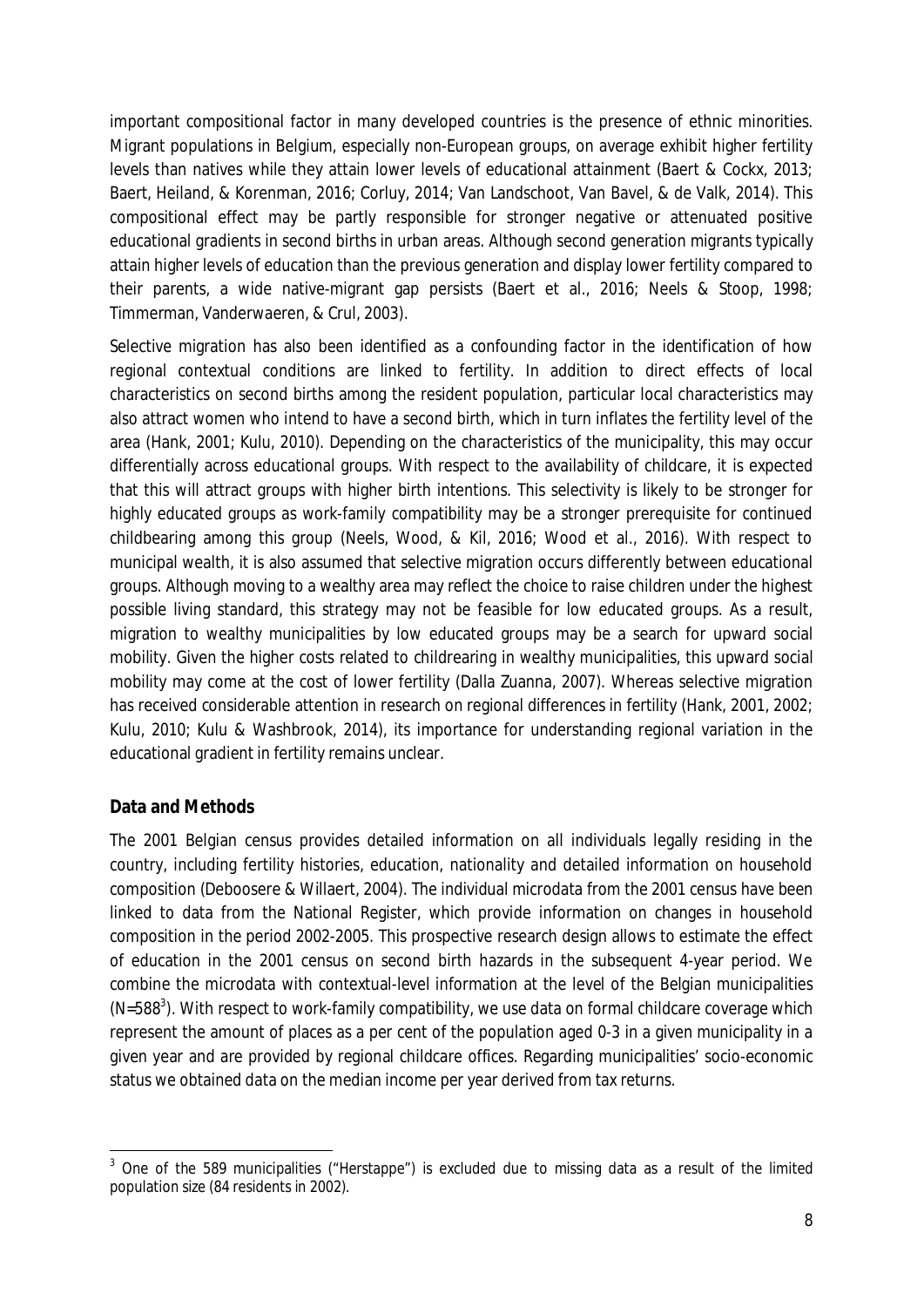In our analysis we estimate mixed effects discrete-time event history models of second birth hazards. We decided to exclude from the full sample of mothers aged 15-49 between 2002 and 2005, mothers who declared to be in education in 2001 (2,034 women or 0.49 per cent) as the fertility behavior of those enrolled in education has been documented to differ substantially (Lappegård & Ronsen, 2005). In addition, we also dropped all women for whom no educational attainment is available (10,054 women or 2.4 per cent), as well as first generation migrants (44,275 women or 11 per cent). The latter decision ensures that we focus on persons who are likely to have been socialized in Belgium, and whose fertility schedules are not affected by the frequently observed postponement of births due to international migration plans into a foreign country (Wilson, 2013). In total, our subset consists of 356,821 women at risk of a second birth between October 2002 and December 2005 between the age of 15 and 49. These women are observed until they have a second birth, or until they are censored after December 2005, at the age of 50, or as a result of death or emigration. Our analyses use 11,602,755 person-months to estimate second birth hazards.

In the fixed part of the model, we include the following micro-level characteristics: (i) age at first birth, (ii) months since first birth, (iii) education in 2001, (iv) origin group. *Age at first birth* (timeconstant) is included as a quadratic function to account for the lower second birth hazards among mothers who entered motherhood at relatively low or high ages. With respect to *months since the first birth* (time-varying), dummies for the second and third year are included in addition to a linear function. Deviance tests indicate that this specification yields a better approximation of the observed second birth hazard functions compared to polynomial specifications. *Education* in 2001 (timeconstant) distinguishes low education (all levels below higher secondary education, ISCED-levels 0-2) from medium education (higher secondary education, ISCED-levels 3-4) and high education (all postsecondary levels of education, ISCED-levels 5-6). Some authors have speculated that elevated second birth risks among highly educated mothers might be related to squeezing effects as highly educated women become mothers later and might thus have less to time to realize higher-order birth intentions (Kreyenfeld, 2002). However, variations in the functional form of the observed baseline hazard function for different educational groups are very limited. Hence no interaction between education and second birth schedules is included. While we only consider women born in Belgium, we still make a distinction by *origin group* (time-constant). For this we use information on the nationality at birth of both the parents. In case parents exhibit different foreign nationalities at birth, the most distant country is considered as country of origin. The reference group is (i) women with a Belgian background. We further distinguish women with (ii) a neighboring country background (United Kingdom, France, the Netherlands, Luxembourg, Germany), (iii) Southern European background, (iv) other European background, (v) Turkish or Moroccan origin, (vi) women with a background from a limited number of highly developed non-European countries (USA, Canada, Japan, Australia, New Zealand), and (vii) women with a background from another non-European country. In addition to the aforementioned micro-level characteristics, we include annual indicators at the municipal level for *childcare coverage* (time-varying) and *median income* (time-varying) in the model with a one-year time lag.

Next to the fixed effects, a random term is included for every combination of municipality and education. This entails (588\*3) 1764 deviations from the main intercept which allow for municipality-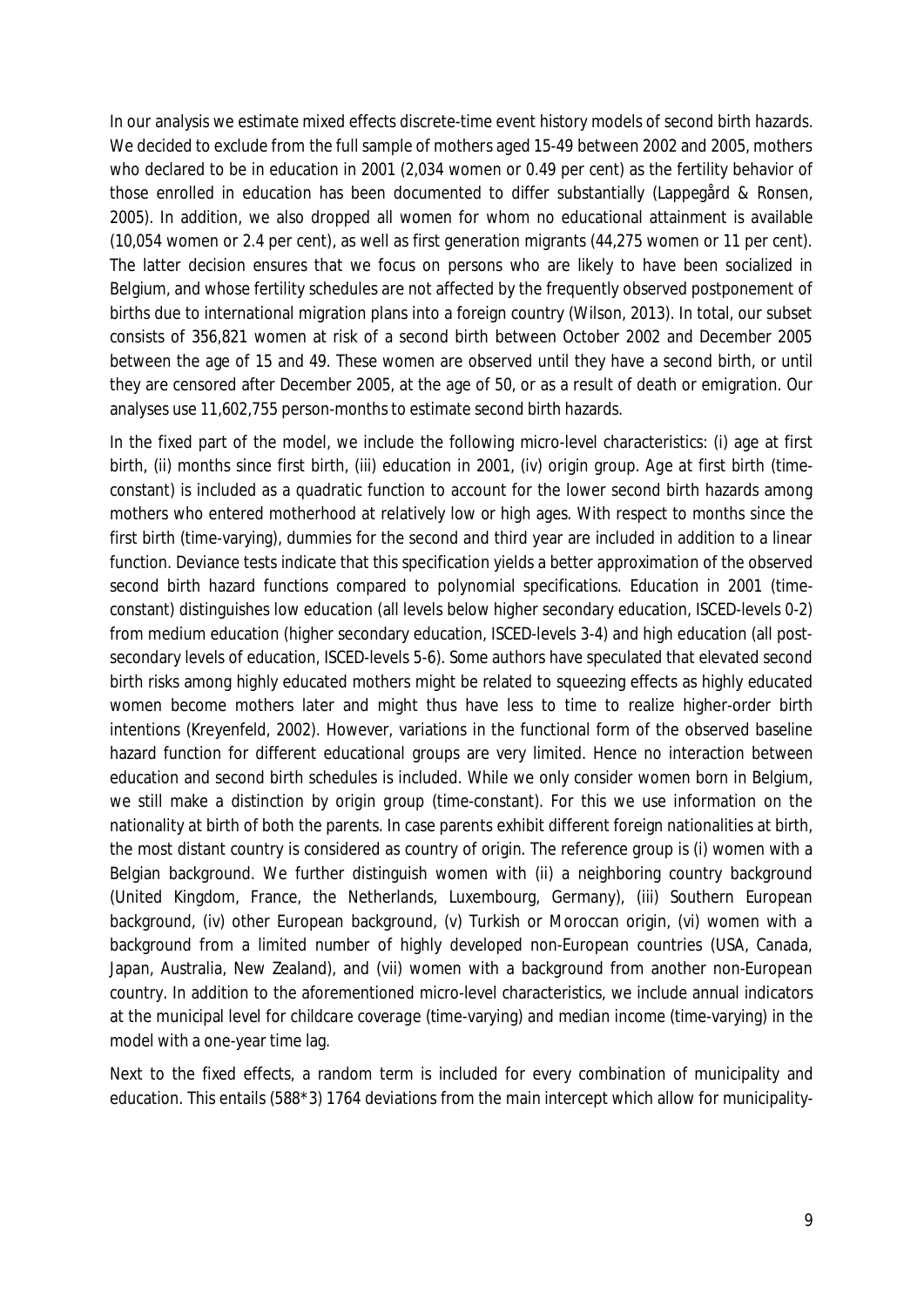specific educational gradients<sup>4</sup> in second births. The analytical strategy of this paper is to include covariates in the fixed effects part of the model in a stepwise manner and to assess to which degree the fixed part of the model can explain municipality-specific educational gradients in second births. Model one only includes age at first birth, years since the first birth and education, which allows us to document the regional variation in the educational gradient in second births in Belgium. Model two assesses to which degree variation can be explained by compositional differences in terms of the different origin groups. In the third model we add the municipality-level indicators for work-family compatibility and wealth to the model. The effect of childcare coverage and median income is allowed to vary by level of education, and changes in the random part of the model are informative on whether these contextual variables explain variation in the educational gradient in second birth hazards. Finally, in order to cancel out the effect of selective migration patterns, model four only takes into account women who have been living in the same municipality for at least four years.

As we run models on data with high spatial detail, it is also immanent to explore whether and to what degree spatial autocorrelation might affect our findings. One important assumption of a regression model frequently violated in models of spatially detailed data is that the observations are independent from each other. Social science research is usually confronted with positive spatial autocorrelation where neighboring spatial units share many similarities. If these similarities are not adequately controlled for in the model, spatial autocorrelation can introduce bias in the estimates. In the case of positive spatial autocorrelation the explained variance tends to be overestimated, which entails too narrow confidence intervals and too high significance levels. In addition, spatial autocorrelation can also introduce bias in the derived coefficient and random intercept estimates (Anselin, 2009; Bivand, Pebesma, & Gómez-Rubio, 2013). To look into the degree to which spatial autocorrelation is affecting our model results, we apply the Moran's I test of spatial autocorrelation (Moran, 1950) on the mean municipality-level residuals and the municipality-level random intercepts. This test is similar to Pearson's correlation coefficient, but instead of measuring the correlation between two variables *x* and *y* it detects the correlation between the value of a variable *x* in municipality *i* with the (weighted) average value of the same variable in neighboring regions *j*. Neighborhood is defined via a spatial weight matrix. In our case we consider a contiguity-based first order queen definition of adjacency, in which municipalities are neighbors if they have at least one border point in common, and spatial weight matrices based on n-nearest neighbors (3-7 nearest neighbors).<sup>5</sup> In addition, we mapped the municipality-level mean residuals and random intercepts of the models to identify areas in which high and low municipality-level residuals or municipality-level random intercepts are clustered.

#### **Results**

Regional Variation in the Educational Gradient in Second Births

The results of model 1 (Table 1) indicate a general positive educational gradient in second births, which corroborates previous research (Neels & De Wachter, 2010; Wood et al., 2014). In general, women with medium levels of education exhibit ((1.146 - 1)\*100) 14.6 per cent higher odds of having

<sup>&</sup>lt;sup>4</sup> Tests for basic models indicated that models including a random intercept for the 588 municipalities and random slopes for medium and high education for the 588 municipalities yield similar results. Since the estimation procedure is far more efficient, we report models including 588\*3 random intercepts.

 $5$  We use the spherical distance between the regional centroids to derive the n-nearest neighbours.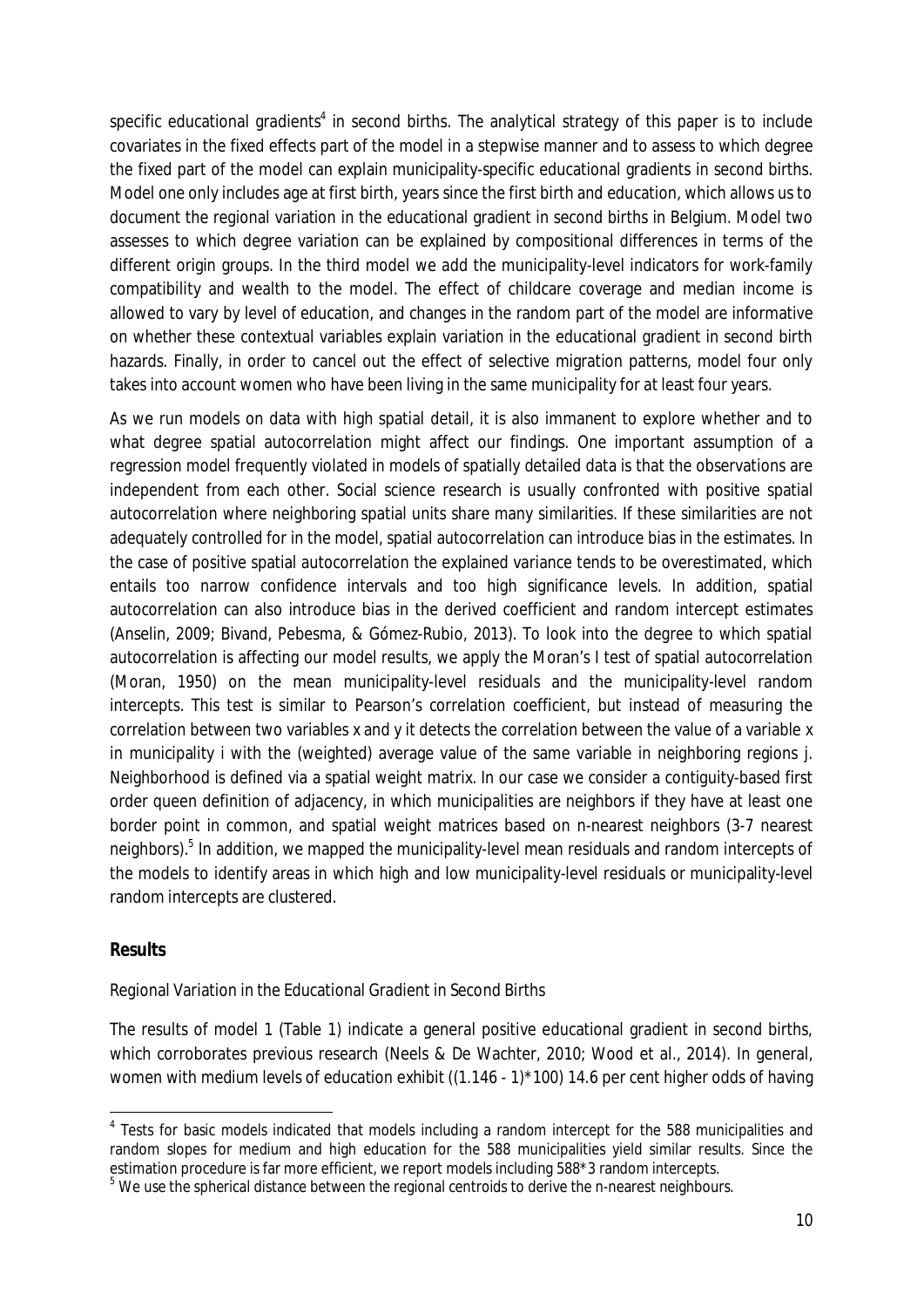a second birth, whereas the corresponding number for highly educated women is 108.1 per cent higher odds. In addition, the random part of the model shows that there is a considerable amount of variation in the educational gradient in second births across Belgian municipalities. Especially with respect to the difference in second birth hazards between low and highly educated individuals the model exhibits notable variation (STDEV: .3164). The municipality-specific associations of medium (versus low) education and second births range from 16.3 per cent lower second birth odds to 61.2 per cent higher second birth odds (Figure 1), whereas the corresponding relations of high education range from 14.2 per cent to 192.1 per cent higher second birth odds (Figure 2).

# Composition Effects

In line with previous studies, model 2 (Table 1) indicates that non-European migrant groups and especially women with a Moroccan or Turkish background exhibit higher odds of continued childbearing compared to women with a native origin (Kulu & Gonzalez-Ferrer, 2014). Non-European migrant groups from a set of highly developed countries (USA, Canada, Japan, Australia and New Zealand) exhibit birth odds similar to native groups. With respect to European migrant groups, women with a Southern European background display 9.4 per cent higher second birth odds, whereas women from remaining European migrant backgrounds exhibit similar birth odds than native groups. Although birth hazards clearly differ across different origin groups, the random part of the model indicates that the regional variability in the educational gradient remains very similar when controlling for origin group composition (STDEV of association medium education: .1344; STDEV of association high education: .3121). The municipality-specific associations of education with second birth odds (Figure 1-2) are nearly identical to the corresponding effects in model 1.

#### Income and Childcare Coverage at the Municipal Level

Subsequently, this study assesses to which degree variation in local opportunity structures – median income and childcare coverage at the municipal level – coincides with varying effects of level of education. To explore this relation, the random effects of model 2 are plotted against these municipal characteristics (Figure 3). It is striking that both for median income as well as for childcare coverage positive associations seem to emerge for highly educated women only. Lowess-fitted smooth curves indicate that this conclusion is not driven by distinct differences between the four large regions (Dutch-speaking Flanders and French-speaking Wallonia, Brussels capital, German community) but also holds true if these areas are looked at separately. Model 3 (Table 1) indicates that whereas the effect of median income is negative for low and medium level educated women, the contrary holds for highly educated groups. A 5,000  $\epsilon$  increase in the median income, which is routinely observed between municipalities in Belgium, is associated to ((1-.994^50)\*100) 26 per cent lower second birth odds among low educated women, while among highly educated women a 10.5 per cent increase is found. With respect to the availability of formal childcare, low educated women do not seem to be affected in their transition to a second birth, whereas medium level and particularly highly educated women exhibit positive effects of childcare coverage. A 25 per cent difference in childcare coverage, which is frequently observed across Belgian municipalities, entails a  $((1.003^225-1)*100)$  7.8 per cent and a 19 per cent increase in second birth odds among medium level and highly educated women respectively. With respect to the explanatory value of these municipal characteristics, the random part of model 3 indicates that the standard deviation of the random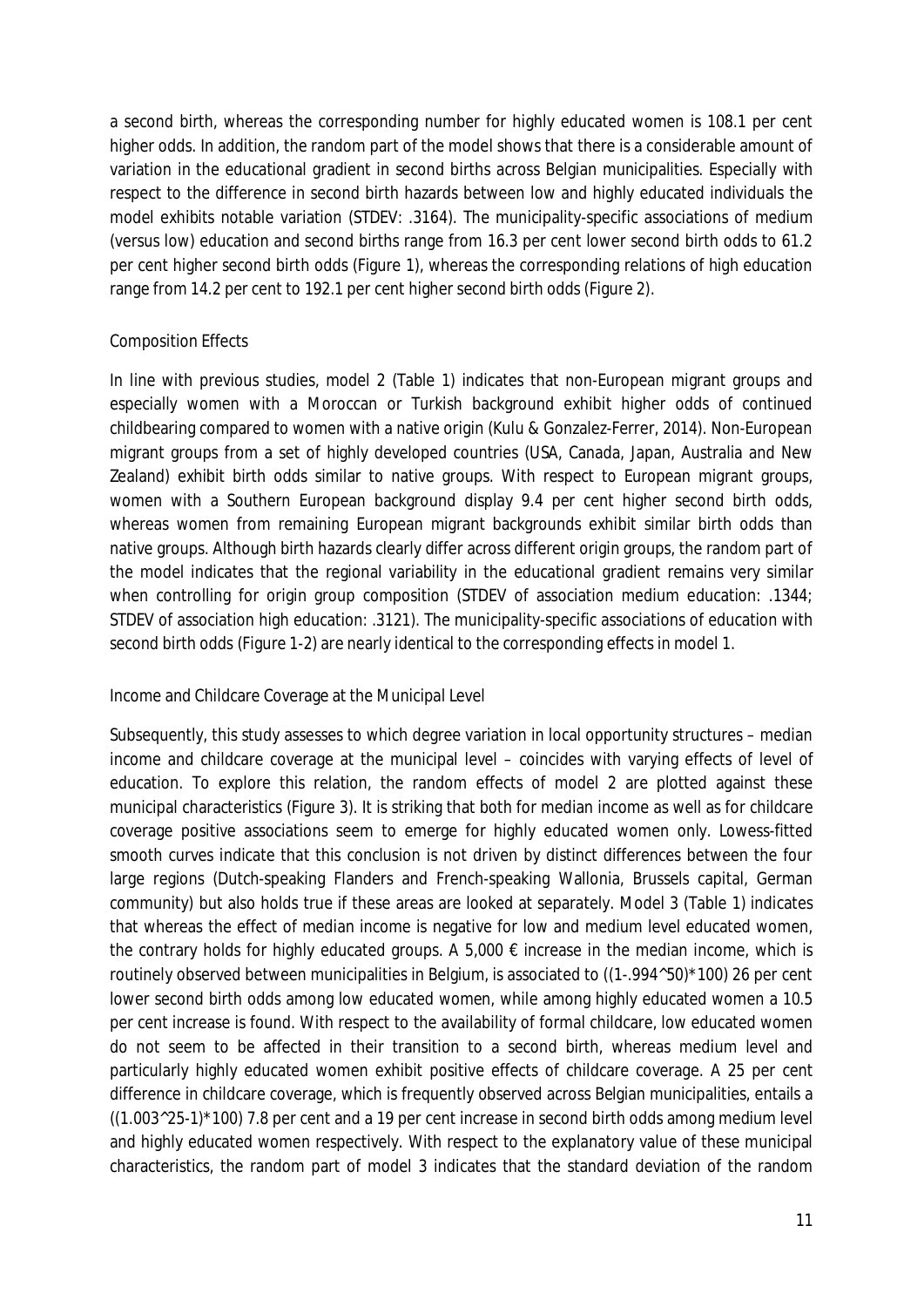effects of medium and high education have decreased by 23 per cent and 34 per cent respectively. Municipality-specific effects of medium level and especially high education are drawn to the average of 1.188 and 2.160 respectively and the range of associations is narrowed down considerably (Figure 1-2). Hence local income and childcare availability are identified as important predictors of the educational gradient in continued childbearing in Belgium.

### Sensitivity Model for Selective Migration

Model 4 (Table 1) indicates to which degree regional variation in the educational gradient in second birth odds alters when excluding women who have recently moved. Parameter estimates for the fixed part of the model are similar to the results for model 3 and substantive conclusions remain the same. In addition, the random part of the model indicates that the degree of regional variation in the educational gradient in second births does not differ noteworthy from the previous model (Figure 1- 2).

# Spatial Autocorrelation and Robustness Checks

Although the use of unique register data for the complete resident Belgian population allows for more detailed assessments of regional correlates of the educational gradient in fertility compared to cross-national comparisons (Klesment et al., 2014; Puur et al., 2016), spatial autocorrelation may distort our results. Our models assume that the 588 municipalities under consideration are independent, whereas neighboring municipalities may share common features both in terms of regional characteristics as well as fertility regimes. The Moran's I tests on the mean municipality-level residuals and the municipality-level random intercepts return evidence for quite high spatial autocorrelation (Table 2). We thus implemented sensitivity checks to explore whether our main findings derived from the models could potentially be artefacts due to bias introduced by spatial autocorrelation. For this we specified the same models at the level of the 43 Belgian districts as we expected lower levels of positive spatial autocorrelation at this higher level of spatial aggregation.

Our district-level sensitivity models yield very similar results, indicating that also at this higher subnational level childcare coverage and municipal income are important explanatory variables for regional variations in the educational gradient in fertility. For the observed second birth hazards at the level of the 43 districts we still obtained high Moran's I (0.45-0.77 dependent on the model and weight matrix). But for the spatial autocorrelation tests on the residuals and random intercepts, we obtained much reduced Moran's I indices, which were, however, generally still significant. Maps allowed us to identify that these outcomes seem to a large degree be driven by an area with high second birth hazards in the south-east of Belgium that our models do not explain. In order to assess to which degree our findings hold when this region is excluded from the analysis, we estimated additional models excluding five districts in the South-East (Verviers, Aarlen, Bastenaken, Neufchâteau and Virton), or 375,376 person-months (3.2 per cent of the sample). This model yields nearly identical results with respect to the regional correlates and their explanatory value towards the educational gradient in birth hazards. The correlation between income and formal childcare coverage at the one hand and second birth hazards on the other, varies depending on the educational group considered, and the inclusion of these regional contextual conditions decreases the standard deviation of the municipality-specific correlations of medium and high education by 23 per cent and 42 per cent respectively. Finally, after excluding the aforementioned districts in the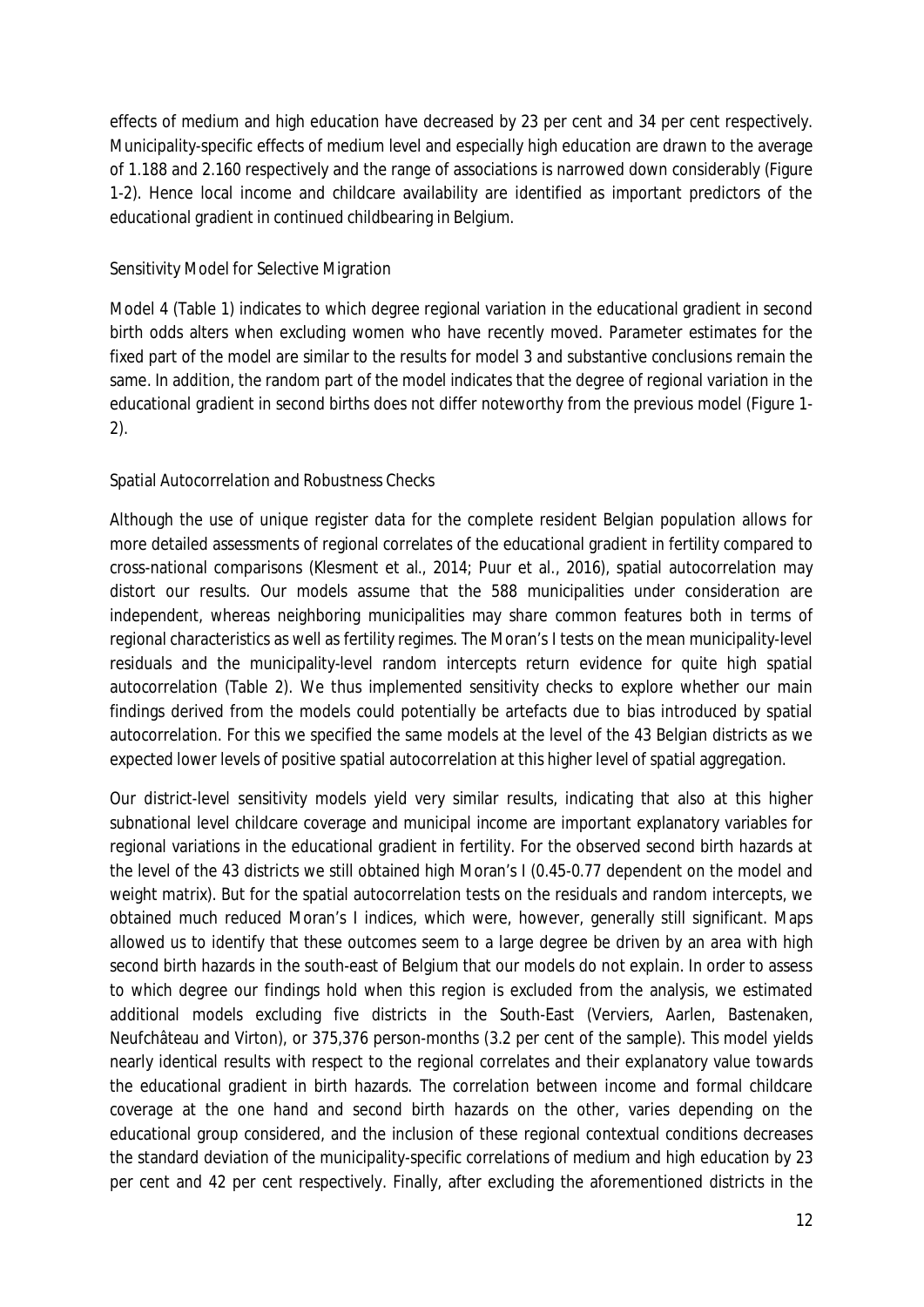South-East, Moran's I tests for model 3 provide only weak indications for remaining spatial autocorrelation, while for model 4 none of the spatial autocorrelation tests on the residuals and random intercepts is significant (see supplementary material, Table 3). This provides us reassurance that our main findings are not just artefacts due to bias introduced by spatial autocorrelation.

# **Discussion and Conclusion**

We motivated our study by Belgium being a vanguard case in recent shifts in the association between educational attainment of women and their fertility outcomes. In contrast to many other developed countries, fertility levels by education indicate limited educational gradients or even increasingly high fertility for highly educated women compared to other educational groups (Sobotka et al., 2017), which results mainly from a strong positive educational gradient in second births (Neels & De Wachter, 2010; Wood et al., 2014). Due to extensive childcare provisions combined with fertility levels above the European average and relatively weak socio-economic gradients in fertility, the Belgian context is likely to support the cross-national hypothesis that reconciliation policies stimulate fertility and counteract negative effects of women's socio-economic position (Myrskylä et al., 2009; Van Bavel & Rozanska-Putek, 2010; Wood et al., 2016). It is noteworthy that most literature on women's education and fertility levels is preoccupied with the position of highly educated women, typically in terms of opportunity costs of childrearing (Klesment et al., 2014; Puur et al., 2016; Wood et al., 2014). Whereas this emphasis on highly educated women resulted from the appearance of an ever increasing group of highly educated women in the second half of the twentieth century (Becker, 1981; Lesthaeghe & Surkyn, 1988), contemporary contributions increasingly focus on social polarization and the position of the lowest educated women as a factor determining educational fertility differentials (Adsera, 2015). Also in this respect, Belgium provides a well-suited laboratory as the country – similarly to many other Western countries - exhibits a concentration of unemployment and poverty risks in an increasingly select group of low educated women. Social policy struggles to remediate these inequalities (Cantillon & Buysse, 2016; Corluy, 2014; Iversen & Soskice, 2015) and even exacerbates inequality by supporting work-family reconciliation particularly for higher status households (Kil et al., 2017; Marx & Vandelannoote, 2014; Van Lancker, 2017; Van Lancker & Ghysels, 2012).

This study brings together multiple strands of literature. First, research on the educational gradient in fertility increasingly consists of multi-country contributions suggesting that economic and social policy development plays a role (Klesment et al., 2014; Puur et al., 2016; Van Bavel & Rozanska-Putek, 2010; Wood et al., 2014). This paper takes a regional perspective within a country, which benefits from the fact that our results are less likely to be driven by (unobserved) variation in national policies, national welfare state development and variation in educational attainment classifications across countries. Second, influential reviews on the effects of work-family policies have called for varying effects by population subgroups (e.g. education) to be tested (Bartova & Emery, 2016; Gauthier, 2007; Neyer & Andersson, 2008) and have called for the usage of more detailed longitudinal information on the local availability of such policies (Rindfuss et al., 2007). Third, literature on subnational fertility differences – such as urban-rural gaps – provides a fruitful set of mechanisms through which local opportunity structures, composition effects and selective migration influence fertility levels (Kulu, 2010; Kulu & Washbrook, 2014). These different components may also be instrumental in the literature on educational gradients in fertility.

Exploiting uniquely detailed data for a vanguard country with respect to the development-fertility nexus, this article shows that local opportunity structures are strongly related to the regional educational gradient in fertility. Whereas the role of ethnic composition and selective migration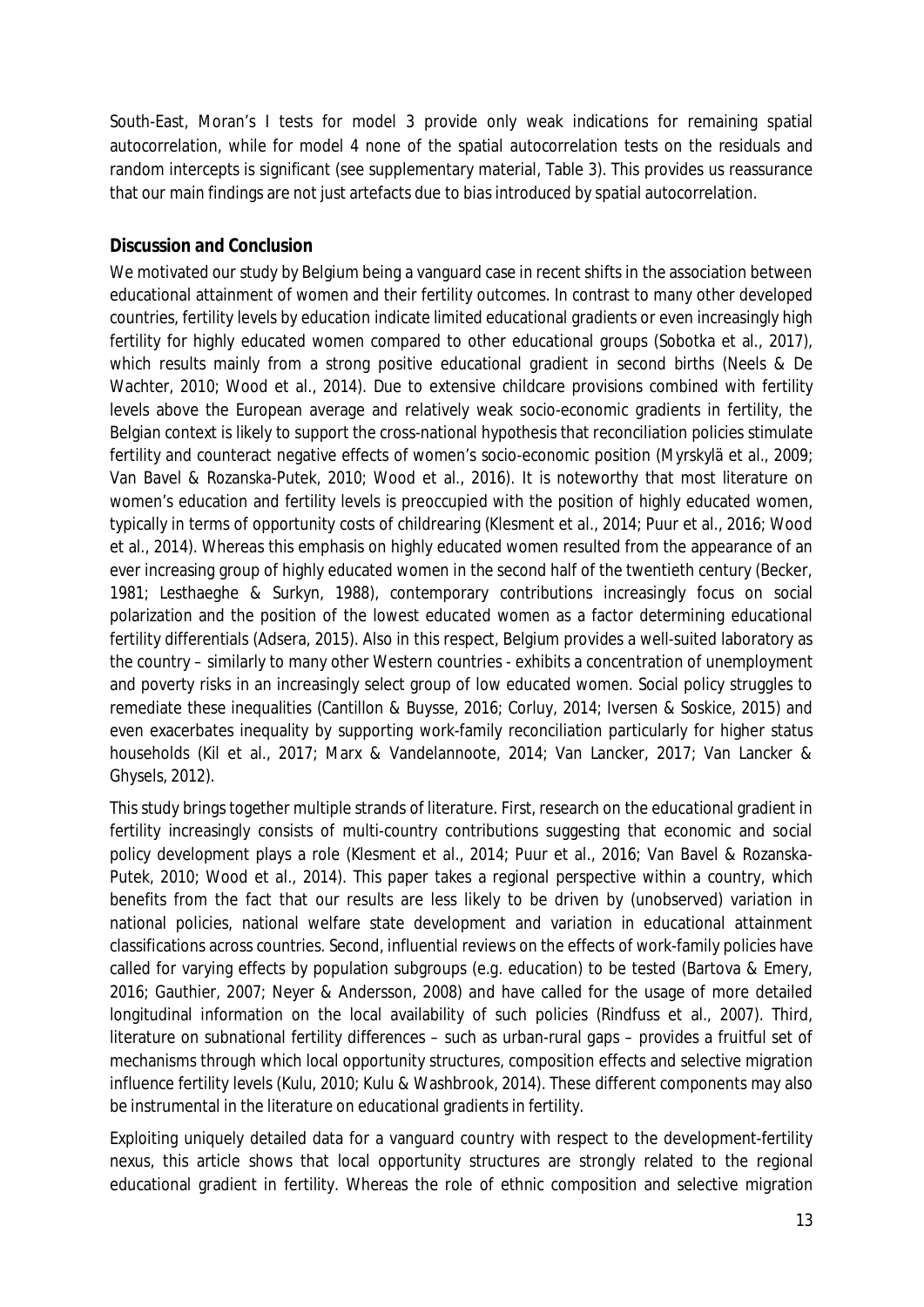seems limited, controls for formal childcare coverage and wealth at the municipal level explain a considerable part of the variation. Regional childcare coverage positively associates to second birth hazards among highly educated groups in particular, whereas no association is found for low educated women (Neyer & Andersson, 2008; Wood et al., 2016). This result seems consistent with the growing body of literature indicating that highly educated groups to a higher extent benefit from work-family reconciliation programs (Cantillon & Buysse, 2016; Marx & Vandelannoote, 2014; Van Lancker & Ghysels, 2012). With respect to wealth at the municipal level, our results show that residing in a wealthy municipality is a stimulating factor for fertility among highly educated groups, whereas it impedes the transition to a second birth among low and medium level educated women. Highly educated women might perceive the high living standards and conformation to culturally entrenched norms of wealthy regions as a precondition to childbearing, and are also more likely to have the resources to maintain this standard of living. In contrast, low educated groups in wealthy municipalities possibly experience a stronger tension between the high costs of living and conforming to costly social norms on the one hand, and continued childbearing on the other (Dalla Zuanna, 2007). Belgium, but also other Western countries, exhibit considerable concentration of unemployment and poverty risks in low status households which among other factors is related to differences in housing tenures and social investment policies geared towards the (higher-)middle class (Cantillon & Buysse, 2016; Corluy, 2014; Iversen & Soskice, 2015; Kurz & Blossfeld, 2004).

We identify several limitations to this study and corresponding avenues for future research. First, this study highlights the explanatory power of local correlates of the educational gradient in fertility, but our analyses do not allow for a strict interpretation of the mechanisms through which the contextual factors – formal childcare and municipal wealth – affect educational gradients in fertility. Although the theoretical section of this article puts forward local opportunity structures and cultural milieus as potential pathways of association, a sharp distinction between both strands of explanation requires more detailed indicators (e.g. the cost of formal childcare or the local acceptance of childcare use) and available literature suggests that the understanding of the causality between demographic behaviour and regional characteristics requires a different research setups, such as (quasi-) natural experiments (Klüsener et al., 2013; Neyer & Andersson, 2008). Second, our focus on second order births is justified as the positive educational gradient in fertility is mostly driven by second births (Wood et al., 2014) and fertility variation among highly developed countries is mainly shaped by variation in the transition to second births (Frejka, 2008; Frejka & Sobotka, 2008). However, it would definitely be interesting to expand this study to total fertility. As a result of differential fertility schedules and timing effects between educational groups, the assessment of first and third or higher order births requires a different and – in many respects – more complicated analytical strategy to estimate regional variation in differential birth hazard functions.

Using the Belgian vanguard case, this study has shown that a positive link between human development and fertility seems to be attainable, especially when work and family life is compatible and local income levels are high. In this respect Belgium might serve as an example for countries in which work-family reconciliation policies are currently underdeveloped. However this study also highlights the risk that such work-family reconciliation policies might result in higher social polarization (see also (Kil et al., 2017; Marx & Vandelannoote, 2014; Van Lancker & Ghysels, 2012). One option to reduce social polarization effects of the existing family support might be to include elements of the more inclusive Scandinavian work-family policies. Sweden for instance has a more equal distribution of the benefits of public childcare and universal parental leave benefits (Andersson, Ma, Duvander, & Evertsson, 2011; Van Lancker & Ghysels, 2012). Such elements might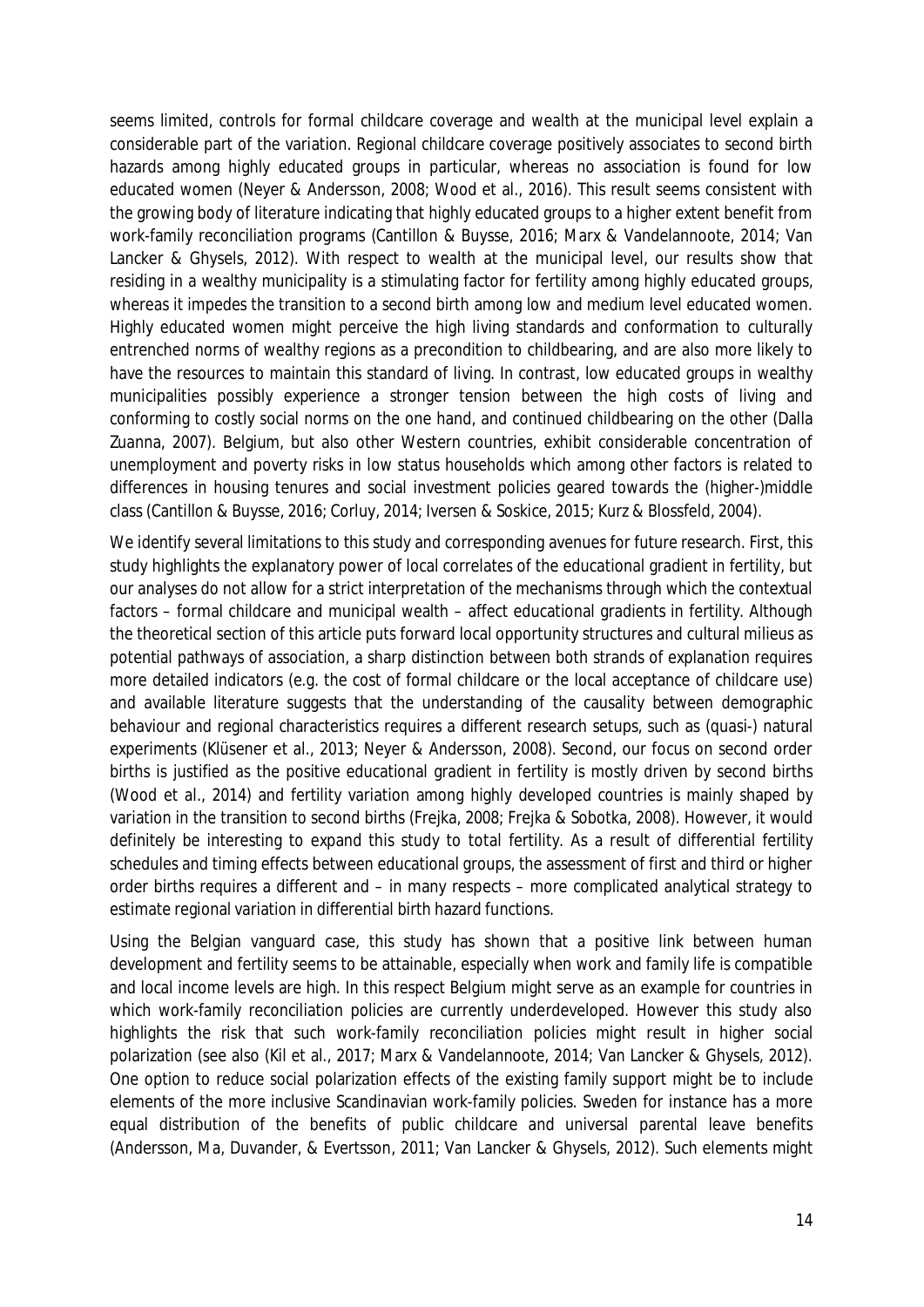be considered by policy-makers throughout the developed world in the design of inclusive workfamily policies.

# **Acknowledgements**

We express our gratitude to the attendees of the network meeting 'Towards a Deeper Understanding of Recent Shifts in the Development-Fertility Nexus' - in Hamburg, 2016 – for their comments and suggestions.

# **Funding**

This work was supported by the Research Foundation – Flanders (FWO) [project number G032715N].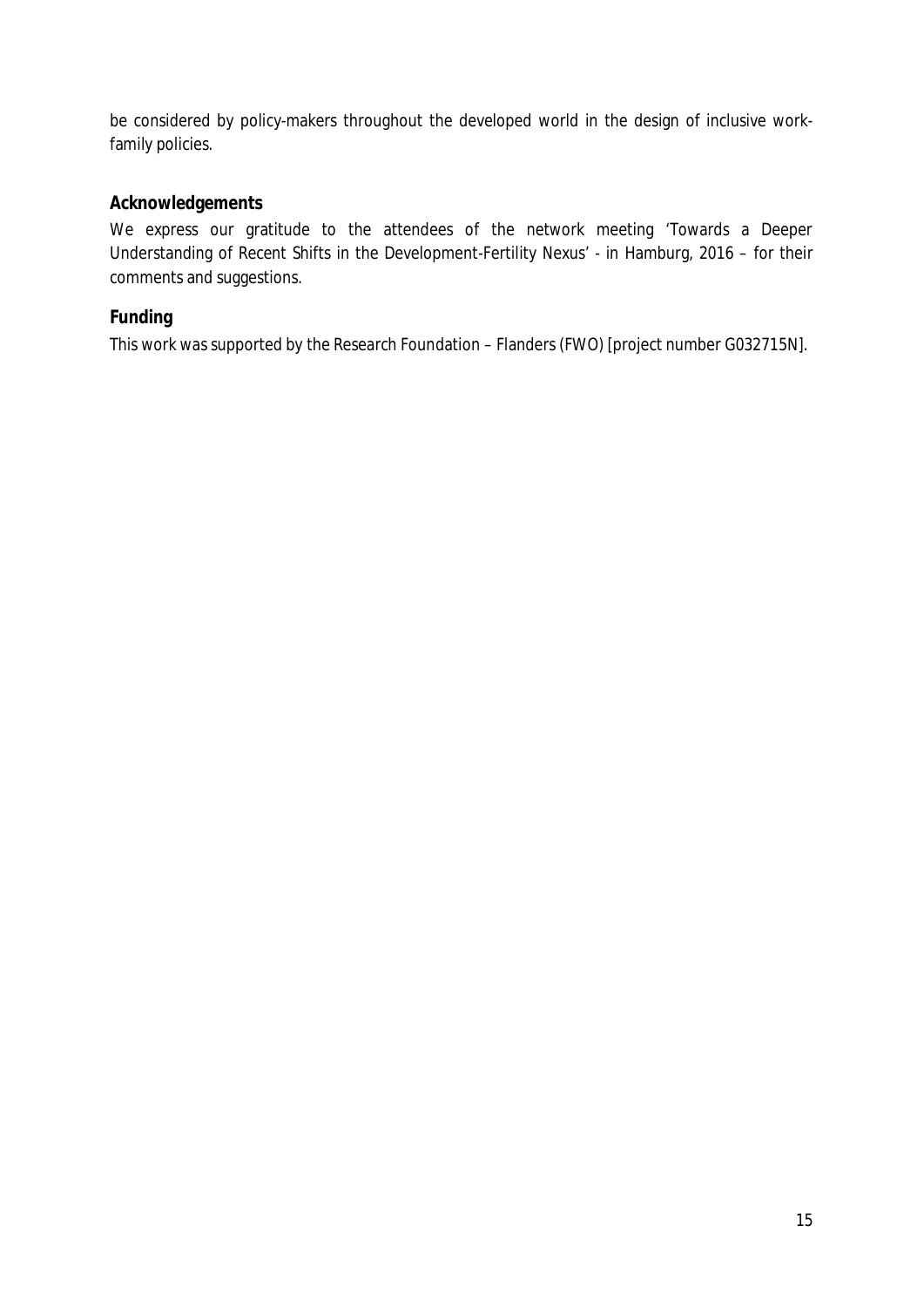**References**

- Adsera, A. (2011). The interplay of employment uncertainty and education in explaining second births in Europe. *Demographic Research, 25*(16), 513-544.
- Adsera, A. (2015). *Education and fertility in the context of rising inequality*. Paper presented at the Education and reproduction in low-fertility settings (edurep), Vienna.
- Ahn, N., & Mira, P. (2002). A note on the changing relationship between fertility and female employment rates in developed countries. *Journal of Population Economics, 15*(4), 667-682.
- Andersson, G., Ma, L., Duvander, A.-Z., & Evertsson, M. (2011). *Does gender equality lead to higher fertility? A study of the effect of fathers' use of parental leave on continued childbearing in Sweden*. Paper presented at the Population Association of America Annual Meeting, Washington.
- Anselin, L. (2009). Spatial regression. In A. S. Fotheringham & P. A. Rogerson (Eds.), *The Sage Handbook of Spatial Analysis*. London: Sage.
- Baert, S., & Cockx, B. (2013). Pure ethnic gaps in educational attainment and school to work transitions: When do they arise? *Economics of Education Review, 36*, 276-294. doi: https://doi.org/10.1016/j.econedurev.2013.07.006
- Baert, S., Heiland, F. W., & Korenman, S. (2016). Native-Immigrant Gaps in Educational and School-to-Work Transitions in the 2nd Generation: The Role of Gender and Ethnicity. *De Economist, 164*(2), 159-186. doi: 10.1007/s10645-016-9273-4
- Baizan, P. (2009). Regional child care availability and fertility decisions in Spain. *Demographic Research, 21*(27), 803-842.
- Bartova, A. (2015). *Variation in birth-related leave entitlements by education and second births in Europe*. Paper presented at the Education and reproduction in low-fertility settings (edurep), Vienna.
- Bartova, A., & Emery, T. (2016). Measuring policy entitlements at the micro-level: maternity and parental leave in Europe. *Community, Work & Family*.
- Basten, S., Huinink, J., & Klüsener, S. (2011). Spatial variation of sub-national fertility trends in Austria, Germany and Switzerland. *Comparative Population Studies, 36*(2-3).
- Basten, S., Lutz, W., & Scherbov, S. (2013). Very long range global population scenarios to 2300 and the implications of sustained low fertility. *Demographic Research, 28*(39), 1145-1166.
- Beaujouan, E., Sobotka, T., & Brzozowska, Z. (2013). *Education and sex differences in intended family size in Europe, 1990s and 2000s*. Paper presented at the Changing families and fertility choices, Oslo, Norway.
- Becker, G. (1981). *A Treatise on the Family*. London: Harvard University Press.
- Becker, G., & Lewis, H. G. (1973). On the interaction between the quantity and quality of children. *The Journal of Political Economy, 81*(2), 279-288.
- Bivand, R. S., Pebesma, E., & Gómez-Rubio, V. (2013). *Applied Spatial Data Analysis with R. 2nd ed.* . New York: Springer.
- Brewster, K. L., & Rindfuss, R. R. (2000). Fertility and women's employment in industrialized nations. *Annual Review of Sociology, 26*, 271-296.
- Cantillon, B., & Buysse, L. (2016). *De Staat van de Welvaartsstaat*: ACCO.
- Corluy, V. (2014). *Labour market outcomes and trajectories of immigrants in Belgium*. Antwerp: University of Antwerp.
- Dalla Zuanna, G. (2007). Social mobility and fertility. *Demographic Research, 17*(15), 441-464.
- De Wachter, D., & Neels, K. (2011). Educational differentials in fertility intentions and outcomes: family formation in Flanders in the early 1990s. *Vienna Yearbook of Population Research, 9*, 227-258.
- Deboosere, P., & Willaert, D. (2004). *Codeboek algemene socio-economische enquête 2001*. Working Paper 2004-1. Steunpunt Demografie Vakgroep Sociaal Onderzoek (soco) Vrije Universiteit Brussel. Brussels.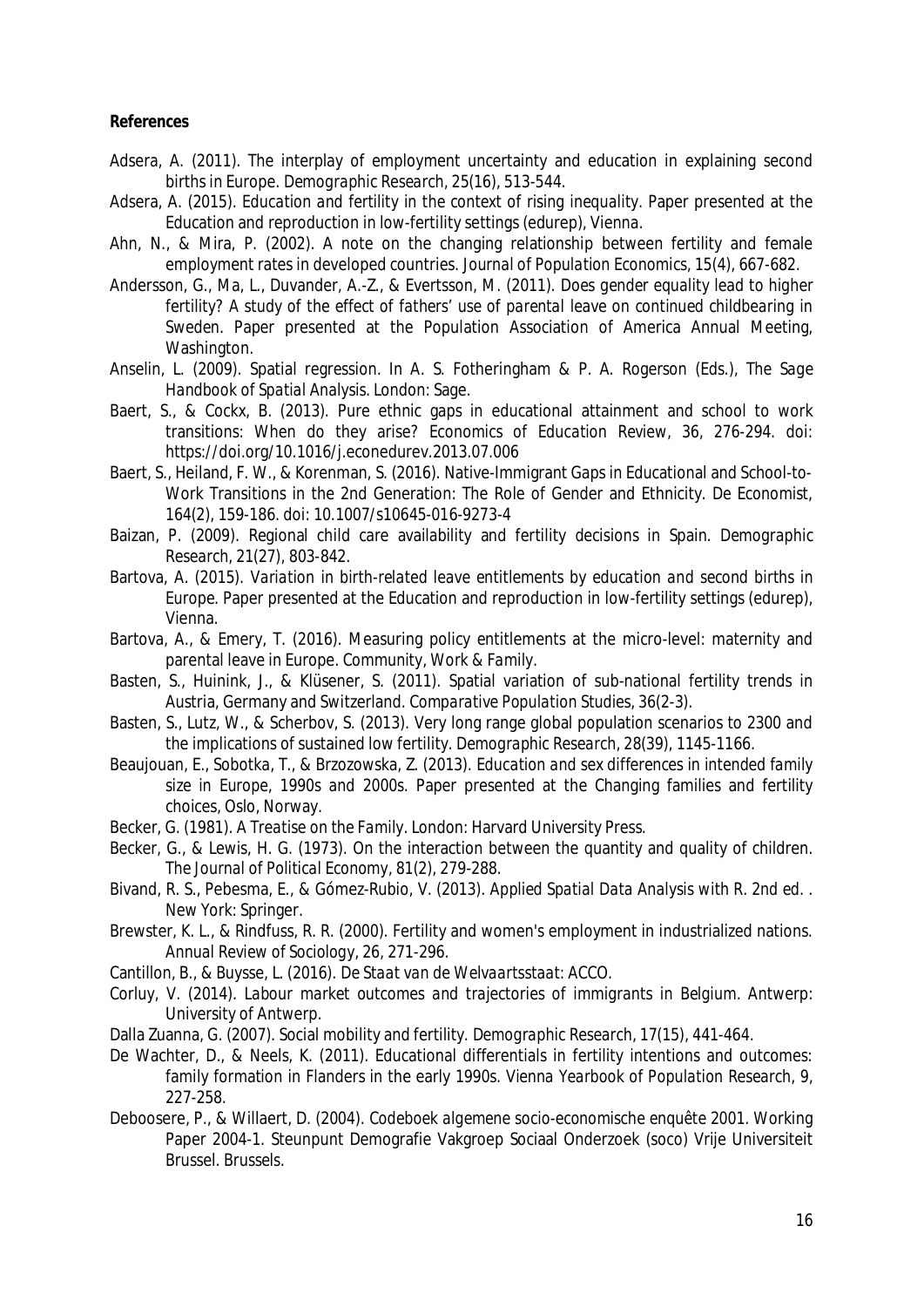- Desmet, B., Glorieux, I., & Vandeweyer, J. (2007). *Wie zijn de loopbanonderbrekers. Sociodemografische kenmerken, motivaties en arbeidshouding van loopbaanonderbrekers*. Brussel: Vrije Universiteit Brussel, TOR.
- Esping-Andersen, G., & Billari, F. C. (2015). Re-theorizing Family Demographics. *Population and Development Review, 41*(1), 1-31.
- Evans, A., & Gray, E. E. (2016). *Education and fertility differentials in Australia*. Paper presented at the European Population Conference (EAPS), Mainz, Germany.
- Fagnani, J. (2002). Why do French women have more children than German women? Family policies and attitudes towards child care outside the home. *Community, Work & Family, 5*(1), 103- 119.
- Fox, J. F., Klüsener, S., & Myrskylä, M. (2015). Is a positive relationship between fertility and economic development emerging at the sub-national regional level? Theoretical considerations and evidence from Europe. *MPIDR Working Paper WP 2015-006*.
- Frejka, T. (2008). Overview Chapter 2: Parity distribution and completed family size in Europe: Incipient decline of the two-child family model. *Demographic Research, S7*(4), 47-72.
- Frejka, T., & Sobotka, T. (2008). Overview chapter 1: Fertility in Europe: Diverse, delayed and below replacement. *Demographic Research, 19*(3), 15-46.
- Friedman, D., Hechter, M., & Kanazawa, S. (1994). A Theory of the Value of Children. *Demography, 31*(3), 375-401.
- Gabrielli, G., & Dalla-Zuanna, G. (2011). *Formal and Informal Childcare in Italy and its Regions*. Paper presented at the Population Association of America Annual Meeting, Washington, DC.
- Gauthier, A. H. (2007). The impact of family policies on fertility in industrialized countries: a review of the literature. *Population Research and Policy Review, 26*(3), 323-346.
- Golden, L. (2001). Flexible Work Schedules Which Workers Get Them? *American Behavioral Scientist, 44*(7), 1157-1178.
- Goldscheider, F., Bernhardt, E., & Lappegard, T. (2015). The Gender Revolution: A Framework For Understanding Changing Family and Demographic Behaviour. *Population and Development Review, 41*(2), 207-239.
- Goos, M., Manning, A., & Salomons, A. (2009). Job Polarization in Europe. *The American Economic Review, 99*(2), 58-63.
- Gornick, J., Meyers, M., & Ross, K. (1997). Supporting the employment of mothers: Policy variation across fourteen welfare states. *Journal of European Social Policy, 7*(1), 45-70.
- Hank, K. (2001). Regional Fertility Differences in Western Germany: An Overview of the Literature and Recent Descriptive Findings. *International Journal of Population Geography, 7*, 243-257.
- Hank, K. (2002). Regional Social Contexts and Individual Fertility Decisions: A Multilevel analysis of First and Second Births in Western Germany. *European Journal of Population, 18*, 281-299.
- Hank, K., & Kreyenfeld, M. (2003). A Multilevel Analysis of Child Care and Women's Fertility Decisions in Western Germany. *Journal of Marriage and Family, 65*(3), 584-596.
- Hedebouw, G., & Peetermans, A. (2009). Onderzoek naar het gebruik van opvang voor kinderen jonger dan 3 jaar in het Vlaamse Gewest in 2009: HIVA – K.U.Leuven, Steunpunt Welzijn, Volksgezondheid en Gezin, Kind en Gezin.
- Hoem, B., & Hoem, J. M. (1989). The impact of women's employment on second and third births in modern Sweden. *Population Studies, 43*(1), 47–67.
- Iversen, T., & Soskice, D. (2015). Politics for markets. *Journal of European Social Policy, 25*(1), 76-93.
- Johansen, A. S., Leibowitz, A., & Waite, L. J. (1994). Parents' demand for child care. *Santa Monica, California, RAND, Labor and Population Program Working Paper Series 94-13*.
- Kil, T., Wood, J., & Neels, K. (2017). Parental leave uptake among migrant and native mothers: Can precarious employment trajectories account for the difference? *Ethnicities, 0*(0), 1468796817715292. doi: doi:10.1177/1468796817715292
- Klesment, M., Puur, A., Rahnu, L., & Sakkeus, L. (2014). Varying association between education and second births in Europe: Comparative analysis based on the EU-SILC data. *Demographic Research, 31*(27), 813-860.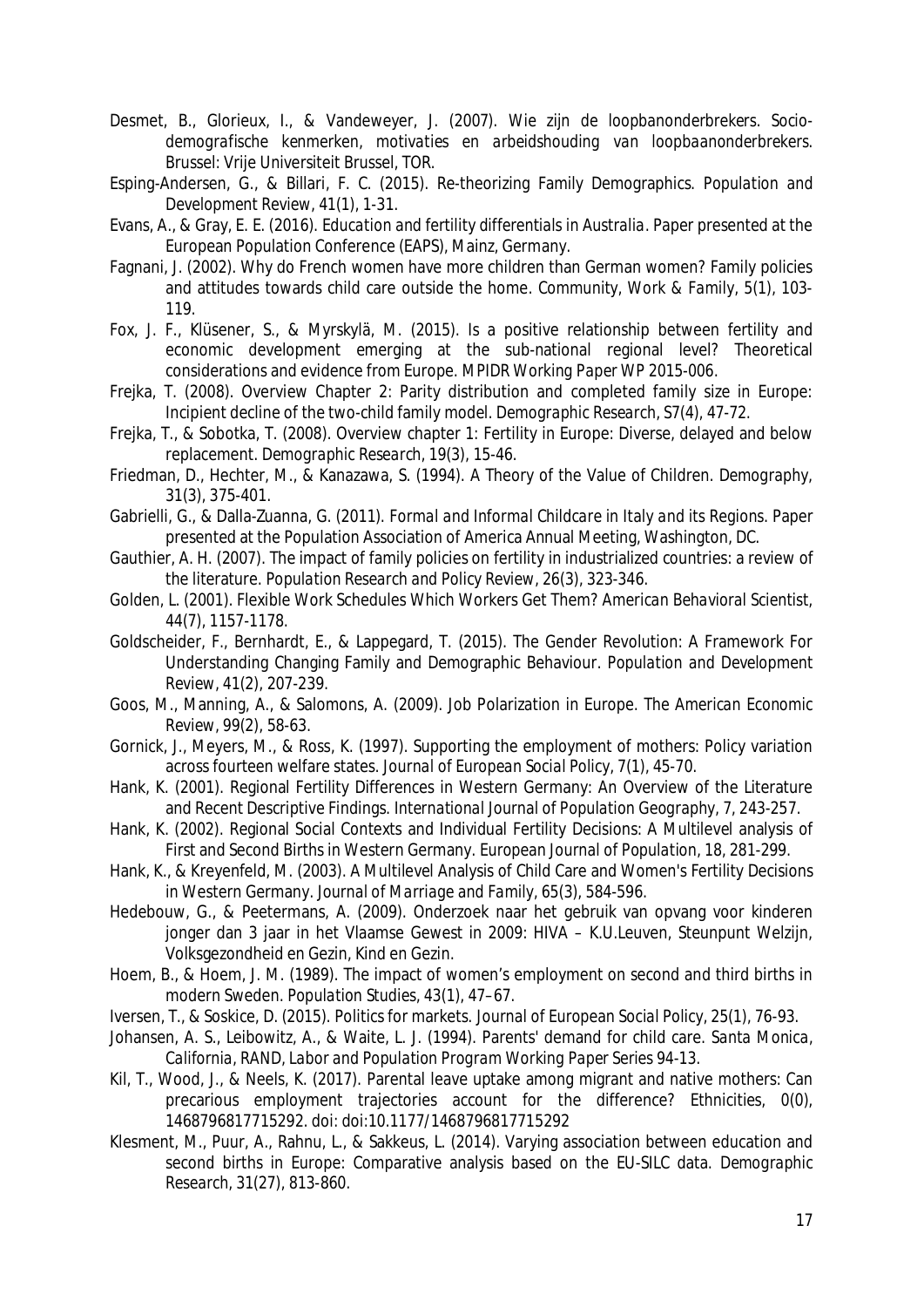- Klüsener, S. (2016). Demographie und räumlicher Kontext. In Y. Niephaus, M. Kreyenfeld & R. Sackmann (Eds.), *Handbuch Bevölkerungssoziologie* (pp. 153-176). Wiesbaden: Springer VS.
- Klüsener, S., Neels, K., & Kreyenfeld, M. (2013). Family policies and the Western European Fertility Divide: Insights from a Natural Experiment in Belgium. *Population and Development Review, 39*(4), 587-610.
- Köppen, K. (2006). Second births in western Germany and France. *Demographic Research, 14*(14), 295-330.
- Kravdal, O. (1992). The Emergence of a Positive Relation Between Education and Third Birth Rates in Norway with Supportive Evidence from the United States. *Population Studies, 46*(3), 459-475.
- Kravdal, O. (1996). How the local supply of day-care centers influences fertility in Norway: A parityspecific approach. *Population Research and Policy Review, 15*, 201-218.
- Kravdal, O., & Rindfuss, R. R. (2008). Changing Relationships between Education and Fertility: A Study of Women and Men Born 1940 to 1964. *American Sociological Review, 73*(5), 854-873.
- Kreyenfeld, M. (2002). Time-squeeze, partner effect or selfselection? An investigation into the positive effect of women's education on second birth risks in West Germany. *Demographic Research, 7*(2), 15-48.
- Kulu, H. (2010). *Why Fertility Levels Vary between Urban and Rural Areas: The Effect of Population Composition, Selective Migrations, Housing Conditions or Contextual Factors?* Paper presented at the European Population Conference Vienna, 1-4 September.
- Kulu, H., & Gonzalez-Ferrer, A. (2014). Family Dynamics Among Immigrants and Their Descendants in Europe: Current Research and Opportunities. *European Journal of Population, 30*, 411-435.
- Kulu, H., & Washbrook, E. (2014). Residential context, migration and fertility in a modern urban society. *Advances in Life Course Research, 21*, 168–182.
- Kurz, K., & Blossfeld, H. P. (2004). *Home Ownership and Social Inequality in Comparative Perspective*. Stanford: Stanford Univeraity Press.
- Lappegård, T., & Ronsen, M. (2005). The Multifaceted Impact of Education on Entry into Motherhood. *European Journal of Population, 21*(1), 31-49.
- Lesthaeghe, R., & Permanyer, I. (2014). European Sub-Replacement Fertility: Trapped or Recovering: Population Studies Center (PSC), University of Michigan, Institute for Social Research.
- Lesthaeghe, R., & Surkyn, J. (1988). Cultural Dynamics and Economic Theories of Fertility Change. *Population and Development Review, 14*(1), 1-45.
- Lesthaeghe, R., & Van de Kaa, D. (1986). Twee demografische transities? In R. Lesthaeghe & D. Van de Kaa (Eds.), *Bevolking: groei en krimp*. Deventer: Van Loghum Slaterus.
- Liefbroer, A. C., & Corijn, M. (1999). Who, What, Where and When? Specifying the Impact of Educational Attainment and Labour Force Participation on Family Formation. *European Journal of Population, 15*, 45-75.
- Mamolo, M., Coppola, L., & Di Cesare, M. (2011). Formal Childcare Use and Household Socioeconomic Profile in France, Italy, Spain and UK. *Population Review, 50*(1), 170-194.
- Marx, I., & Vandelannoote, D. (2014). Matthew Runs Amok: The Belgian Service Voucher Scheme. *IZA Discussion Papers, NO. 8717*.
- Matysiak, A., & Vignoli, D. (2008). Fertility and Women's Employment: A Meta-analysis. *European Journal of Population, 24*, 363-384.
- McDonald, P. (2000). Gender Equity in Theories of Fertility Transition. *Population and Development Review, 26*(3), 427-439.
- Milanovic, B. (2016). *Global Inequality. A New Approach for the Age of Globalization*. Cambridge Massachusetts, London England: The Belknap Press of Harvard University Press.
- Moran, P. A. P. (1950). Notes on Continuous Stochastic Phenomena. *Biometrika, 37*(1/2), 17-23. doi: 10.2307/2332142
- Muresan, C., & Hoem, J. M. (2010). The negative educational gradients in Romanian fertility. *Demographic Research, 22*(4), 95-114.
- Myrskylä, M., Kohler, H.-P., & Billari, F. C. (2009). Advances in development reverse fertility declines. *Nature, 460*, 741-743.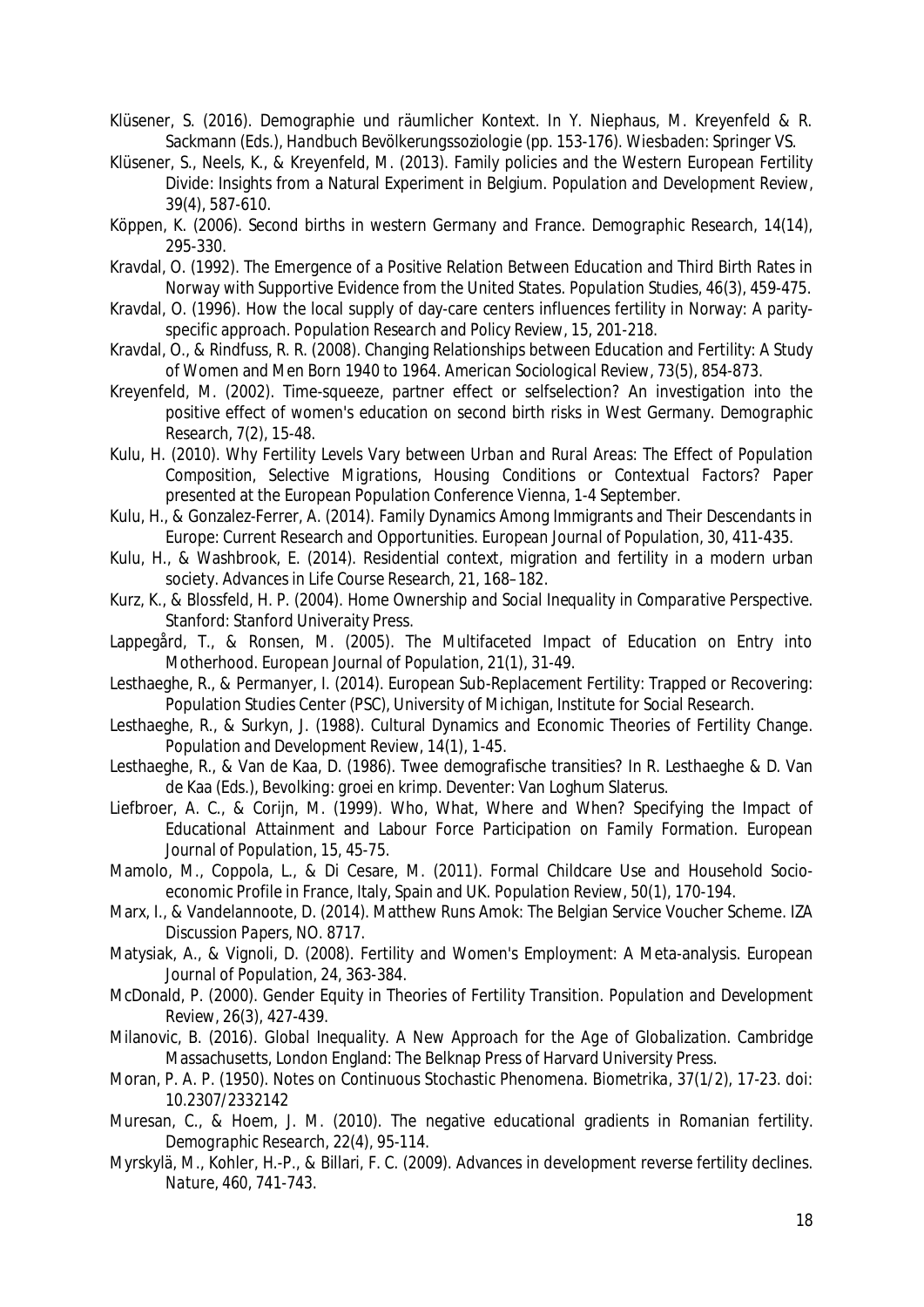Neels, K. (2006). *Reproductive Strategies in Belgian fertility, 1930-1990* (Vol. 38). Brussel/Den Haag.

- Neels, K., & De Wachter, D. (2010). Postponement and recuperation of Belgian fertility: how are they related to rising female educational attainment? *Vienna Yearbook of Population Research, 8*, 77-106.
- Neels, K., & Stoop, R. (1998) Social mobility and equal opportunities: the case of Turkish and Moroccan immigrants in Belgium. *Interuniversity papers in demography series*. Brussels: Vrije Universiteit Brussel.
- Neels, K., & Theunynck, Z. (2012). Gezinsvorming en vrouwelijke arbeidsparticipatie: de opleidingsgradiënt van voltijds werk en attitudes ten aanzien van gezin en werk in 10 Europese landen. *Tijdschrift voor Sociologie, 33*(3-4), 428-461.
- Neels, K., Wood, J., & Kil, T. (2016). *Socio-economic differentials in the uptake of (in)formal childcare and the effects of childcare strategies on second birth hazards*. Paper presented at the European Population Conference 2016, Mainz, Germany.
- Neyer, G., & Andersson, G. (2008). Consequences of Family Policies on Childbearing Behavior: Effects or Artifacts? *Population and Development Review, 34*(4), 699-724.
- Ni Bhrolchain, M., & Beaujouan, E. (2012). Fertility Postponement is largely due to rising educational enrolment. *Population Studies, 66*(3), 311-327.
- OECD. (2015). *In It Together: Why Less Inequality Benefits All*. Paris: OECD Publishing.
- OECD. (2016). *Income Distribution and Poverty*.
- Olah, L. S. (2003). Gendering fertility: Second births in Sweden and Hungary. *Population Research and Policy Review, 22*, 171-200.
- Perelli-Harris, B. (2008). Ukraine: On the border between old and new in uncertain times. *Demographic Research, 19*(29), 1145-1178.
- Population Council. (2006). Policies to Reconcile Labor Force Participation and Childbearing in the European Union. *Population and Development Review, 32*(2), 389-393.
- Puur, A., Klesment, M., Rahnu, L., & Sakkeus, L. (2016). *Educational gradient in transition to second birth in Europe: differences related to societal context*. Paper presented at the European Population Conference (EAPS), Mainz, Germany.
- Raz-Yurovich, L. (2014). A Transaction Cost Approach to Outsourcing by Households. *Population and Development Review, 40*(2), 293-309.
- Raz-Yurovich, L. (2016). Outsourcing of Housework and the Transition to a Second Birth in Germany. *Population Research and Policy Review, 35*, 401-417.
- Rindfuss, R. R., Guilkey, D. K., Morgan, S. P., & Kravdal, O. (2010). Child-Care Availability and Fertility in Norway. *Population and Development Review, 36*(4), 725-748.
- Rindfuss, R. R., Guilkey, D. K., Morgan, S. P., Kravdal, O., & Guzzo, K. B. (2007). Child care availability and first-birth timing in Norway. *Demography, 44*, 345-372.
- Ruokolainen, A., & Notkola, I.-L. (2002). Familial, situational and attitudinal determinants of thirdbirth intentions and their uncertainty. *Yearbook of Population Research in Finland, 38*, 179- 206.
- Sjöberg, O. (2004). The Role of Family Policy Institutions in Explaining Gender-Role Attitudes: A Comparative Multilevel Analysis of Thirteen Industrialized Countries. *Journal of European Social Policy*(14), 107-123.
- Skirbekk, V. (2008). Fertility trends by social status. *Demographic Research, 18*(5), 145-180.
- Sobotka, T., Beaujouan, E., & Brzozowska, Z. (2017). *Reversals, diminishing differentials, or stable pattern? Long-term trends in educational gradients in fertility across the developed countries*. Paper presented at the International Population Conference, Cape Town, South-Africa.
- StatBel. (2014). Multidimensionale analyse van armoede EU-SILC 2014. Brussels: Statistics Belgium, FOD Economie, Middenstand en Energie.
- StatBel. (2017). Fiscale statistiek van de inkomsten onderworpen aan de belasting van de natuurlijke personen per woonplaats.
- Testa, M. R. (2012). *Family sizes in Europe: evidence from the 2011 Eurobarometer survey*. Vienna Institute of Demography. Vienna.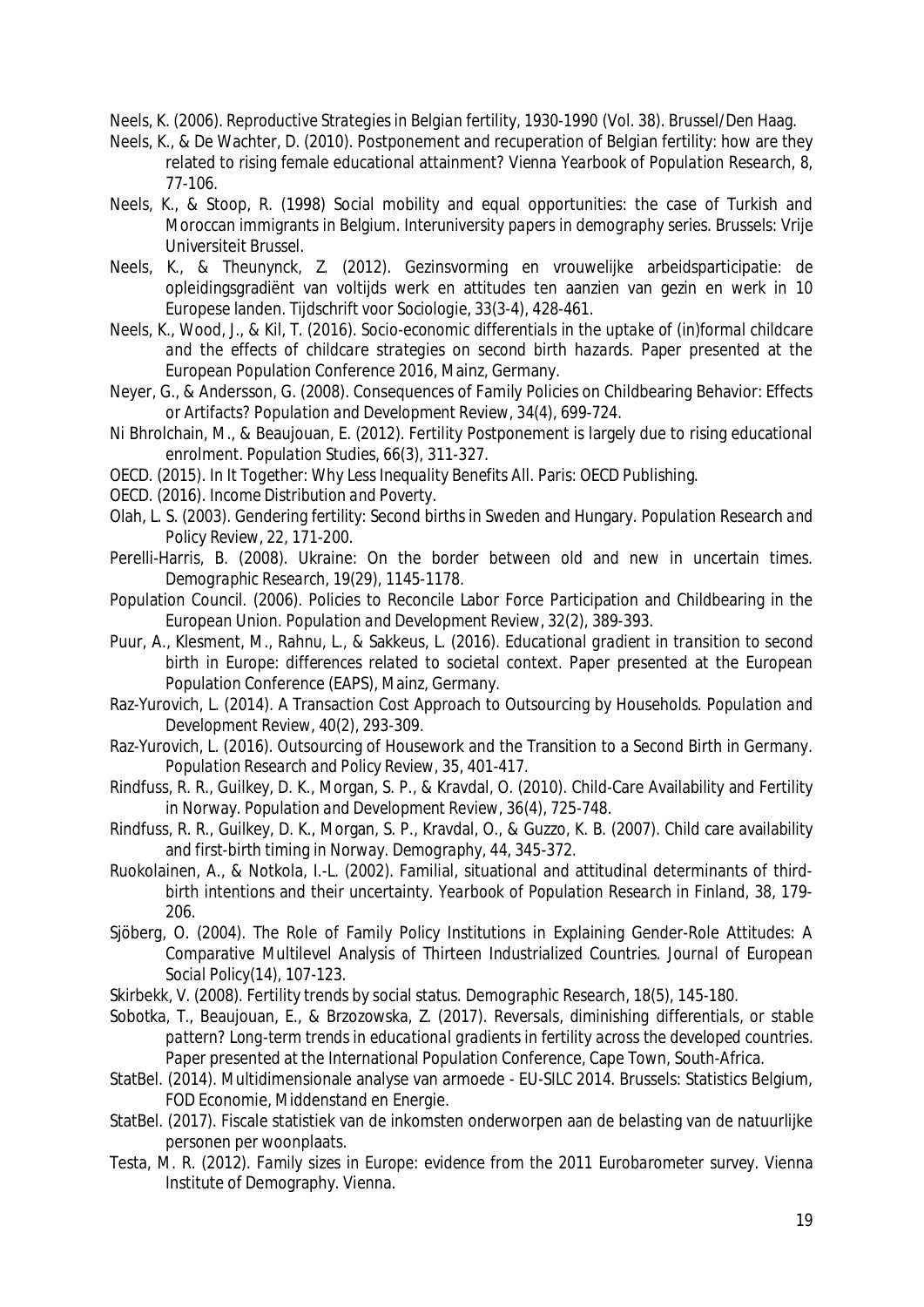- Thevenon, O. (2008). Family policies in Europe: available databases and initial comparisons. *Vienna Yearbook of Population Research*, 165-177.
- Timmerman, C., Vanderwaeren, E., & Crul, M. (2003). The second generation in Belgium. *International Migration Review, 37*(4), 1065-1090.
- Van Bavel, B., & Rozanska-Putek, J. (2010). Second birth rates across Europe: interactions between women's level of education and child care enrolment. *Vienna Yearbook of Population Research, 8*, 107-138.
- Van Lancker, W. (2017). Reducing Inequality in Childcare Service Use across European Countries: What (if any) Is the role of Social Spending? *Social Policy & Administration*, n/a-n/a. doi: 10.1111/spol.12311
- Van Lancker, W., & Ghysels, J. (2012). Who benefits? The social distribution of subsidized childcare in Sweden and flanders. *Acta Sociologica, 55*(2), 125-142.
- Van Landschoot, L., Van Bavel, J., & de Valk, H. (2014). Estimating the contribution of mothers of foreign origin to total fertility: The recent recovery of period fertility in the Belgian region of Flanders. *Demographic Research, 30*(12), 361-376.
- Vande Gaer, E., Gijselinckx, C., & Hedebouw, G. (2013). *Het gebruik van opvang voor kinderen jonger dan 3 jaar in het Vlaamse Gewest.* Leuven.
- Vikat, A. (2004). Women's Labor Force Attachment and Childbearing in Finland. *Demographic Research, Special Collection 3*(8), 177-212.
- Wilson, B. (2013). *Disentangling the quantum and tempo of immigrant fertility.* Paper presented at the International Conference on Population Geographies, Groningen.
- Wood, J., & Neels, K. (2016). First a job, then a child? Subgroup variation in women's employmentfertility link. *Advances in Life Course Research, 33*, 38-52.
- Wood, J., Neels, K., & Kil, T. (2014). The educational gradient of childlessness and cohort parity progression in 14 low fertility countries. *Demographic Research, 31*(46), 1365-1416.
- Wood, J., Neels, K., & Vergauwen, J. (2016). Economic and Institutional Context and Second Births in Seven European Countries. *Population Research and Policy Review, 35*(3), 305-325. doi: 10.1007/s11113-016-9389-x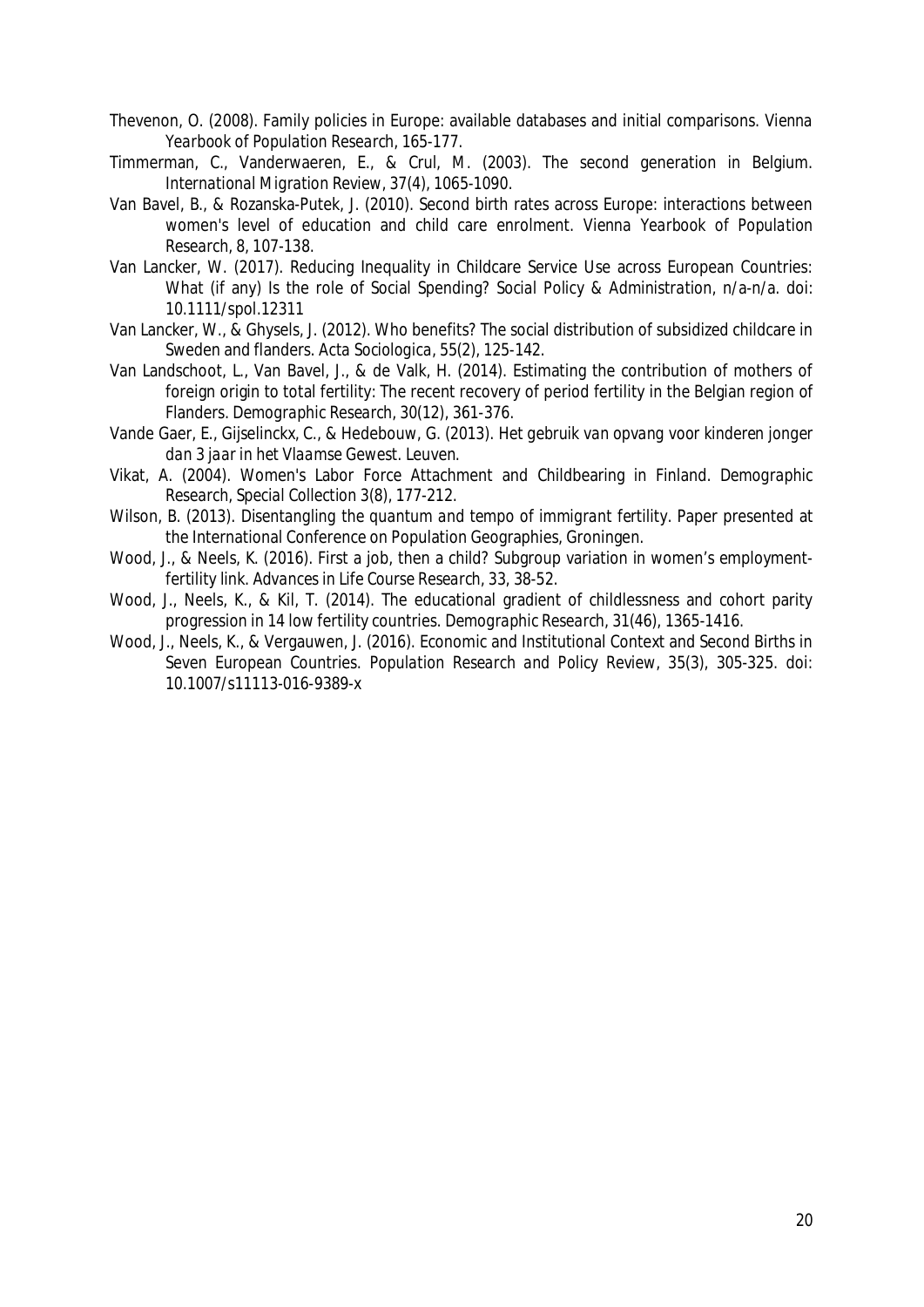|                                                 | Model 1<br>e(b)<br>sig. | Model 2<br>e(b)<br>sig. | Model 3<br>e(b)<br>sig.  | Model 4<br>e(b)<br>sig. |  |
|-------------------------------------------------|-------------------------|-------------------------|--------------------------|-------------------------|--|
|                                                 |                         | Micro characteristics   |                          |                         |  |
| Age at first birth                              |                         |                         |                          |                         |  |
| . linear                                        | $***$<br>1.014          | ***<br>1.015            | ***<br>1.015             | ***<br>1.016            |  |
| . square                                        | $***$<br>.999           | ***<br>.999             | ***<br>.999              | $***$<br>.999           |  |
| Years since first birth                         |                         |                         |                          |                         |  |
| . one year                                      | $***$<br>.415           | ***<br>.416             | ***<br>.418              | ***<br>.386             |  |
| two years.                                      | ***<br>.817             | ***<br>.818             | ***<br>.821              | .796<br>***             |  |
| . linear                                        | $***$<br>.736           | ***<br>.738             | ***<br>.738              | ***<br>.720             |  |
| Education (low is reference)                    |                         |                         |                          |                         |  |
| . medium                                        | $***$<br>1.146          | ***<br>1.158            | ***<br>1.188             | ***<br>1.203            |  |
| . high                                          | 2.081<br>$***$          | ***<br>2.118            | ***<br>2.160             | ***<br>2.169            |  |
| Origin group (Belgian is reference)             |                         |                         |                          |                         |  |
| . Neighbouring country                          |                         | .998                    | 1.001                    | .998                    |  |
| . Southern Europe                               |                         | $***$<br>1.094          | $***$<br>1.090           | ***<br>1.146            |  |
| . Other European country                        |                         | .847                    | .852                     | .861                    |  |
| . Turkey or Morocco                             |                         | ***<br>1.837            | ***<br>1.818             | $***$<br>1.858          |  |
| . USA, Canada, Japan,                           |                         | .727                    |                          | .962                    |  |
|                                                 |                         |                         | .727                     |                         |  |
| Australia, New Zealand                          |                         |                         |                          |                         |  |
| . Other non-European country                    |                         | ***<br>1.283            | ***<br>1.281             | ***<br>1.416            |  |
|                                                 |                         |                         | Micro-macro interactions |                         |  |
| Median income                                   |                         |                         | ***                      | ***                     |  |
| . median income - low edu.                      |                         |                         | .994<br>***              | .994<br>$***$           |  |
| . median income – medium edu.                   |                         |                         | .997<br>***              | .997<br>$^\star$        |  |
| . medium income - high edu.                     |                         |                         | 1.002                    | 1.002                   |  |
| Childcare coverage                              |                         |                         |                          |                         |  |
| . childcare - low edu.                          |                         |                         | 1.000<br>$\star\star$    | .998                    |  |
| . childcare – medium edu.                       |                         |                         | 1.003<br>$***$           | 1.002<br>$***$          |  |
| . childcare - high edu.                         |                         |                         | 1.007                    | 1.006                   |  |
|                                                 |                         | Model parameters        |                          |                         |  |
| Number of person-months                         | 11,602,755              | 11,602,755              | 11,602,755               | 9,223,318               |  |
| Number of municipalities                        | 588                     | 588                     | 588                      | 588                     |  |
| $-2LL$                                          | 548854.64               | 548314.18               | 548078.74                | 336628.82               |  |
| Random intercepts for municipality by education |                         |                         |                          |                         |  |
| Standard deviation (med. edu.)                  | .1363                   | .1344                   | .1035                    | .0999                   |  |
| Standard devation (high edu.)                   | .3164                   | .3121                   | .2052                    | .2008                   |  |

**Table 1:** Exponentiated coefficients (odds-ratios) from mixed effects logit models of second births, 588 Belgian municipalities, 2002-2005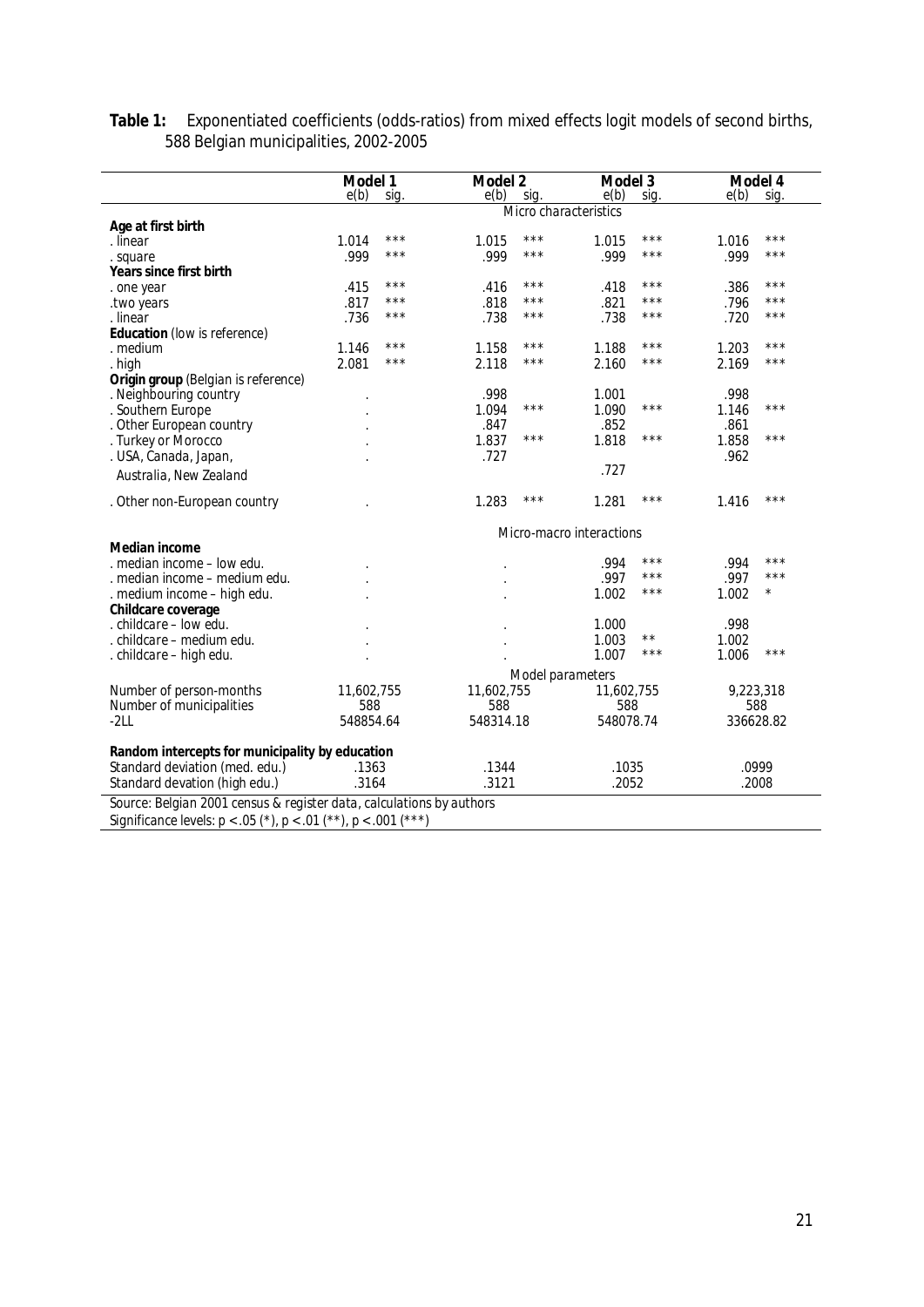| Table 2: Test for spatial autocorrelation for different spatial weight matrices |
|---------------------------------------------------------------------------------|
|                                                                                 |

|                                                            | N   | FOQ       | NN3       | NN4       | NN <sub>5</sub> | NN6       | NN7       |  |
|------------------------------------------------------------|-----|-----------|-----------|-----------|-----------------|-----------|-----------|--|
| Description                                                |     |           |           |           |                 |           |           |  |
| Observed 2nd birth hazards and residuals                   |     |           |           |           |                 |           |           |  |
| Models 1-3 - Observed 2nd birth hazard                     | 588 | $.606***$ | $.605***$ | $.616***$ | .595***         | .594***   | .584***   |  |
| Model 4 - Observed 2nd birth hazard                        | 588 | $.555***$ | $.545***$ | $.554***$ | $.530***$       | $.528***$ | $.520***$ |  |
| Model 1 - Residuals 2nd birth hazard                       | 588 | $.446***$ | $.435***$ | $.455***$ | $.425***$       | $.423***$ | $.403***$ |  |
| Model 2 - Residuals 2nd birth hazard                       | 588 | $.460***$ | $.452***$ | $.471***$ | $.440***$       | $.438***$ | $.418***$ |  |
| Model 3 - Residuals 2nd birth hazard                       | 588 | $.459***$ | $.445***$ | $.469***$ | $.441***$       | $.441***$ | $.424***$ |  |
| Model 4 - Residuals 2nd birth hazard                       | 588 | $.398***$ | $.393***$ | $.401***$ | $.370***$       | $.370***$ | $.359***$ |  |
| Random intercepts                                          |     |           |           |           |                 |           |           |  |
| Model 1 - Low education                                    | 588 | $.239***$ | $.242***$ | $.228***$ | $.221***$       | $.247***$ | $.239***$ |  |
| Model 1 - Medium education                                 | 588 | $.244***$ | $.247***$ | $.244***$ | $.232***$       | $.232***$ | .221***   |  |
| Model 1 - High education                                   | 588 | $.362***$ | $.355***$ | $.351***$ | $.348***$       | $.337***$ | $.329***$ |  |
| Model 2 - Low education                                    | 588 | $.175***$ | $.168***$ | $.155***$ | $.152***$       | $.176***$ | $.168***$ |  |
| Model 2 - Medium education                                 | 588 | $.238***$ | $.229***$ | $.234***$ | $.223***$       | $.224***$ | $.214***$ |  |
| Model 2 - High education                                   | 588 | $.379***$ | $.380***$ | $.375***$ | $.370***$       | $.358***$ | $.351***$ |  |
| Model 3 - Low education                                    | 588 | $.102***$ | $.107***$ | $.102***$ | $.089***$       | $.099***$ | $.092***$ |  |
| Model 3 - Medium education                                 | 588 | $.200***$ | $.198***$ | $.203***$ | $.185***$       | $.184***$ | $.176***$ |  |
| Model 3 - High education                                   | 588 | $.229***$ | $.210***$ | $.216***$ | $.210***$       | $.202***$ | $.198***$ |  |
| Model 4 - Low education                                    | 588 | $.088***$ | $.067*$   | $.053*$   | $.063***$       | $.076***$ | $.062**$  |  |
| Model 4 - Medium education                                 | 588 | $.176***$ | $.150***$ | $.152***$ | $.143***$       | $.148***$ | $.148***$ |  |
| Model 4 - High education                                   | 588 | $.185***$ | $.177***$ | $.183***$ | .178***         | $.159***$ | $.158***$ |  |
| FOQ: First order queen adjacency, NNn: n-nearest neighbors |     |           |           |           |                 |           |           |  |

*Source: Belgian 2001 census & register data, calculations by authors*

*Significance levels: p < .05 (\*), p < .01 (\*\*), p < .001 (\*\*\*)*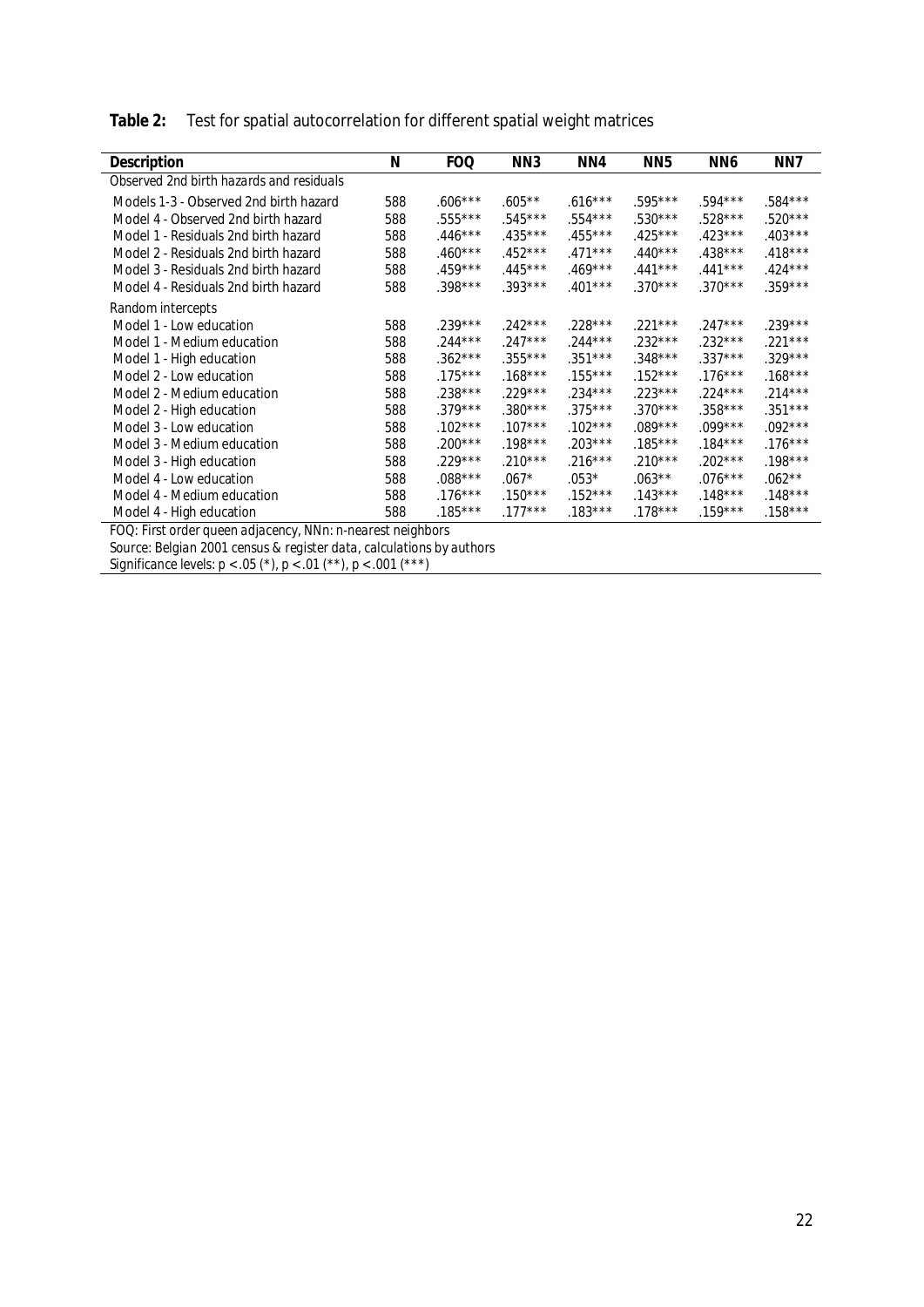# **Fig. 1:** Municipality-specific effects (odds-ratio) of medium level education (low education is reference) on 2nd birth hazards, 588 Belgian municipalities, 2002-2005





Model 3 Controlling for: Age at first birth, Years since first birth, Origin group, Median income, Childcare coverage



Model 4 Controlling for: Age at first birth, Years since first birth, Origin group, Median income, Childcare coverage, selective migration

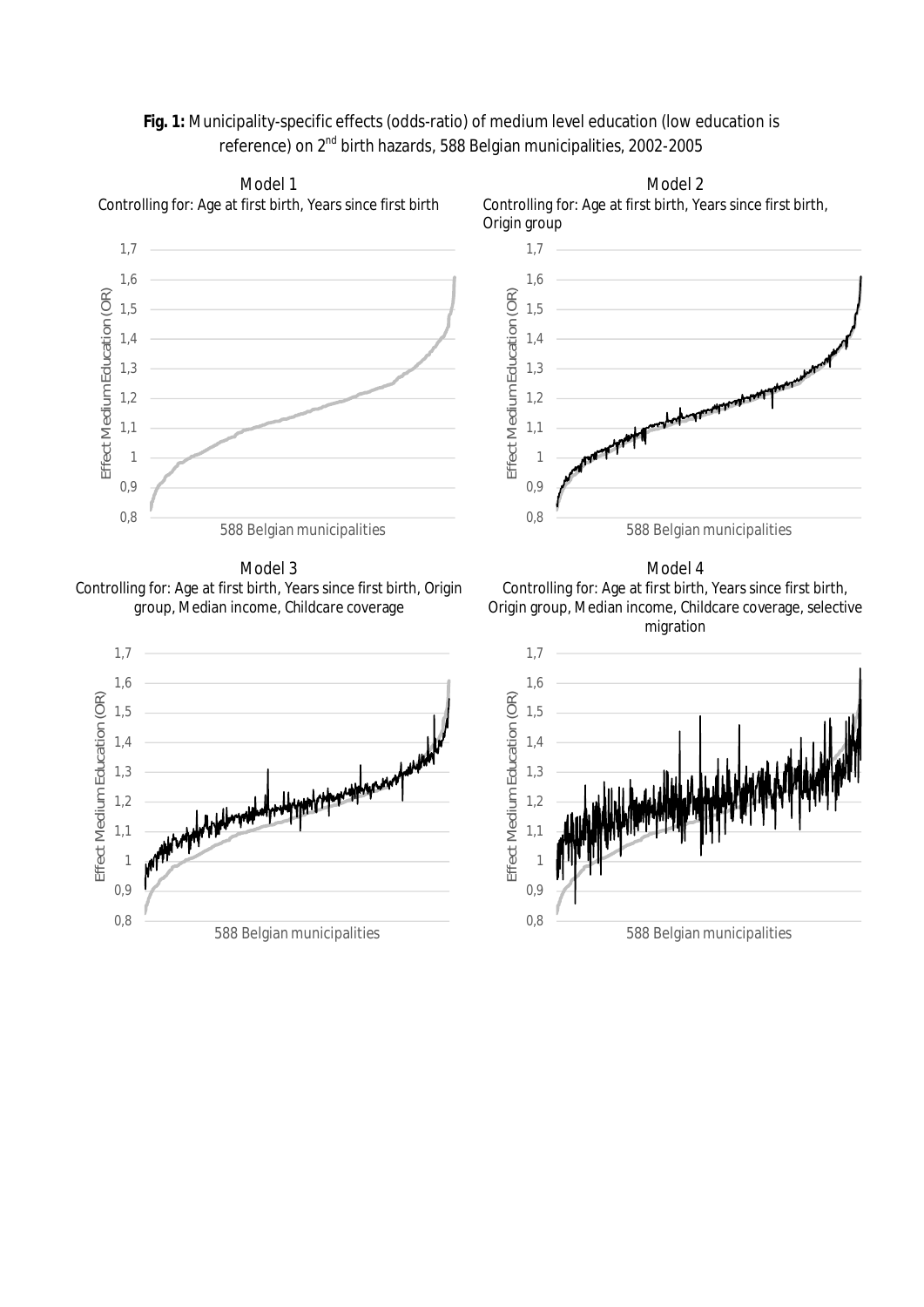# Fig. 2: Municipality-specific effects (odds-ratio) of high education (low education is reference) on 2<sup>nd</sup> birth hazards, 588 Belgian municipalities, 2002-2005





Model 2

Model 3 Controlling for: Age at first birth, Years since first birth, Origin group, Median income, Childcare coverage



Model 4 Controlling for: Age at first birth, Years since first birth, Origin group, Median income, Childcare coverage, selective migration

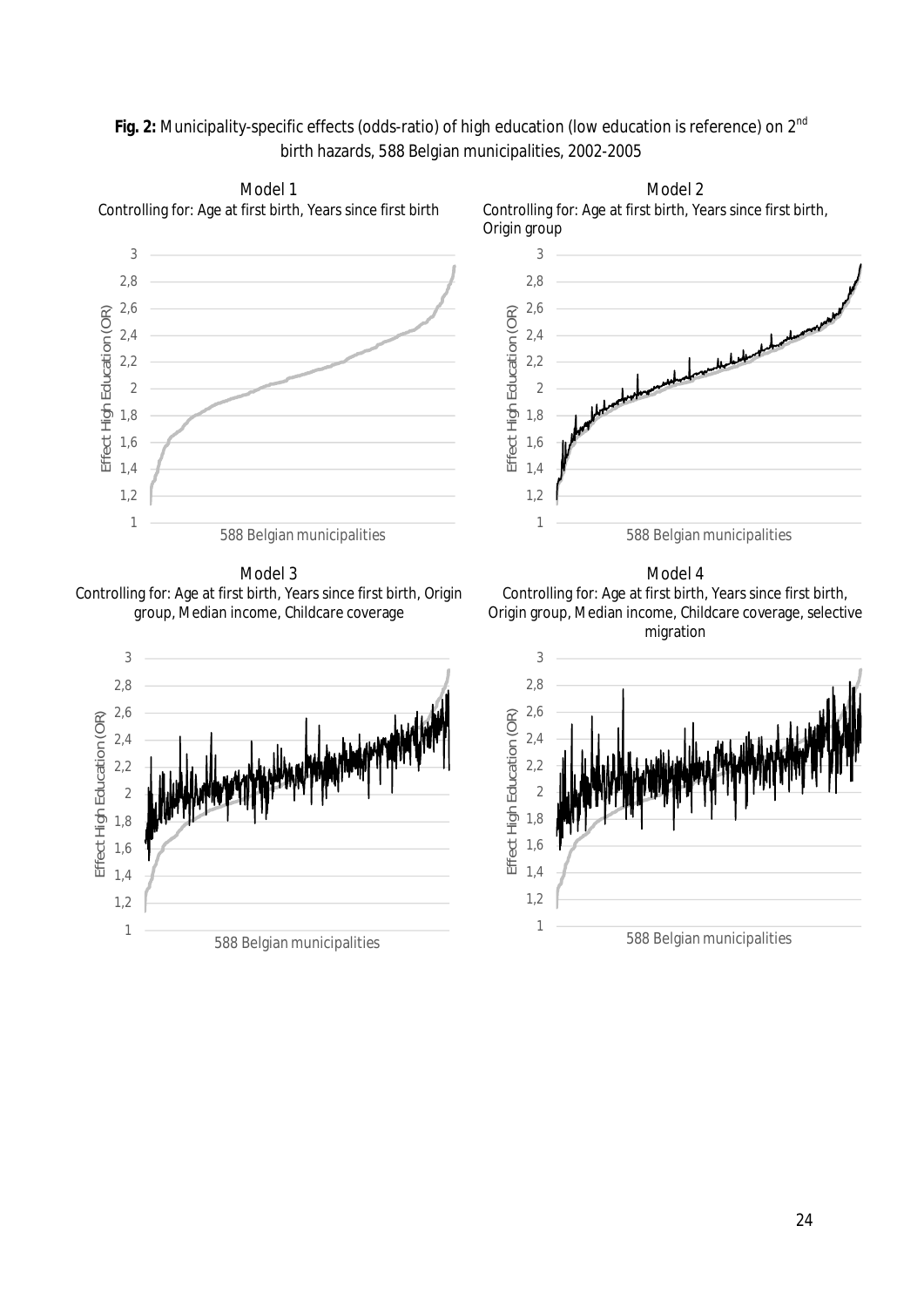**Fig. 3:** Random effects by education and municipality (Model 2) on second birth hazards, by median income and childcare coverage at the municipal level, 588 Belgian municipalities, 2002-2005



A. Random effects by median income, smooth curve fitted by lowess

B. Random effects by childcare coverage, smooth curve fitted by lowess